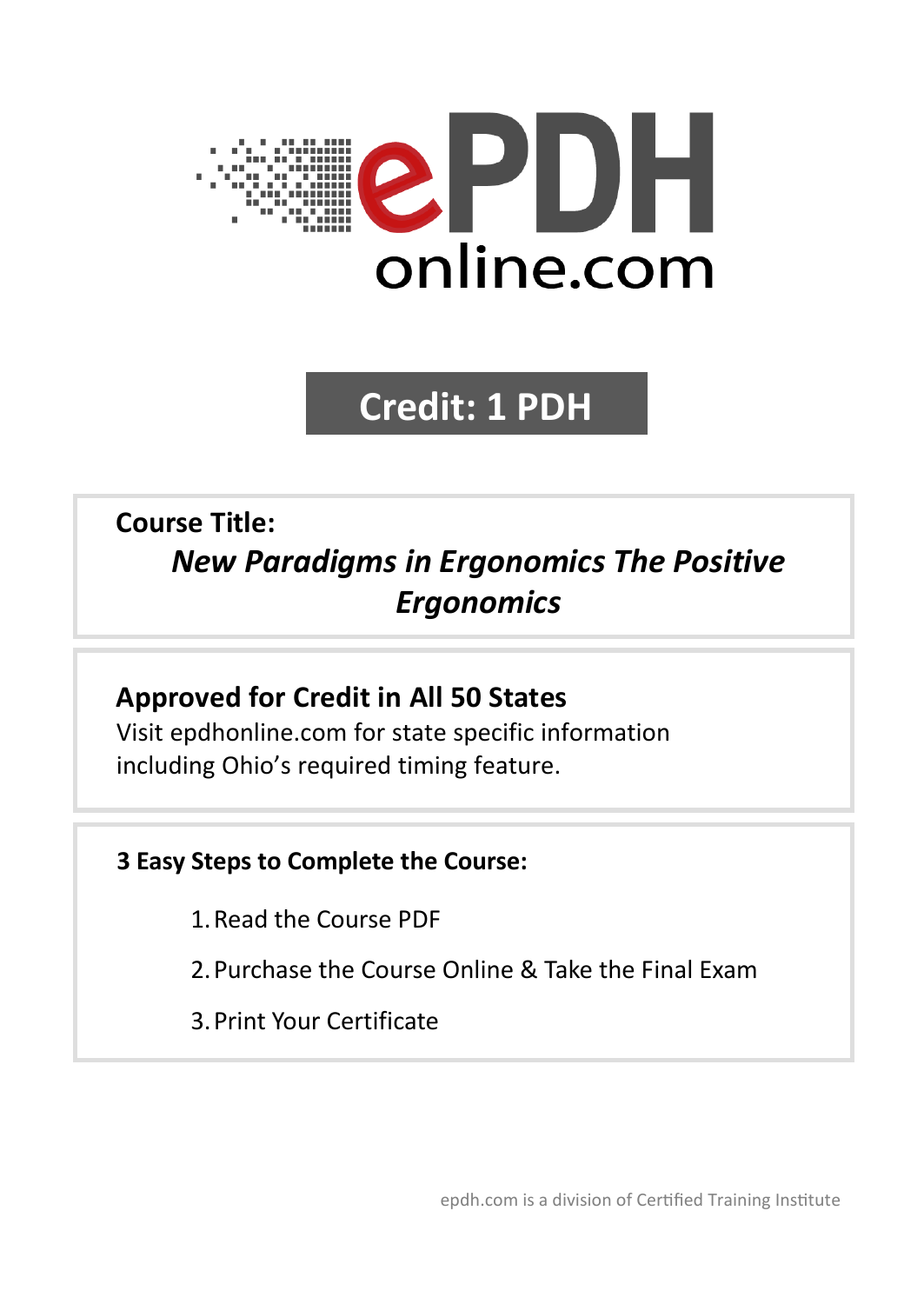# **New Paradigms in Ergonomics: The Positive Ergonomics**

Mohamed Mokdad and Tawfik Abdel-Moniem

Additional information is available at the end of the chapter

http://dx.doi.org/10.5772/67064

#### Abstract

This chapter aims look at ergonomics from a positive point of view. According to International Ergonomics Association, ergonomics is "the scientific discipline concerned with the understanding of interactions among humans and other elements of a system, and the profession that applies theory, principles, data and methods to design in order to optimize human well-being and overall system performance". The major types of ergonomics. Some of them are physical, cognitive, and positive ergonomics. Positive ergonomics: Positive ergonomics refers to a new type of ergonomics that stresses the positive aspects of the man-machine system. Its major interest is to make "humanmachine system" enjoyable where the human feels pleasant. **Emotional ergonomics**: Similar to positive ergonomics, emotional ergonomics refers to a type of ergonomics that pays attention to the emotional aspects of the man-machine system. Spiritual ergonomics: Spiritual ergonomics is based on the idea that spirit is a key factor which determines the employee's health and success in the man machine system, no matter what he/she is doing in that system. New approach to Occupational health: When considering the legacy of occupational health, we find that two approaches were adopted throughout of its history. These are: professional harmonization and ergonomics approaches.

Keywords: positive ergonomics, positive design, emotional ergonomics, emotional design, spiritual ergonomics, spiritual design

# 1. Introduction

Since that man was found on the ground, he realized the value of work. Work occupies an important place in human life. It is a key field after school where individual capabilities, competencies, and skills are shown. Also, it may be the main source from which human beings get the financial resources they need for daily life. Similarly, the place of work is where man

open science | open minds

© 2017 The Author(s). Licensee InTech. This chapter is distributed under the terms of the Creative Commons Attribution License (http://creativecommons.org/licenses/by/3.0), which permits unrestricted use, distribution, and reproduction in any medium, provided the original work is properly cited. (cc) BY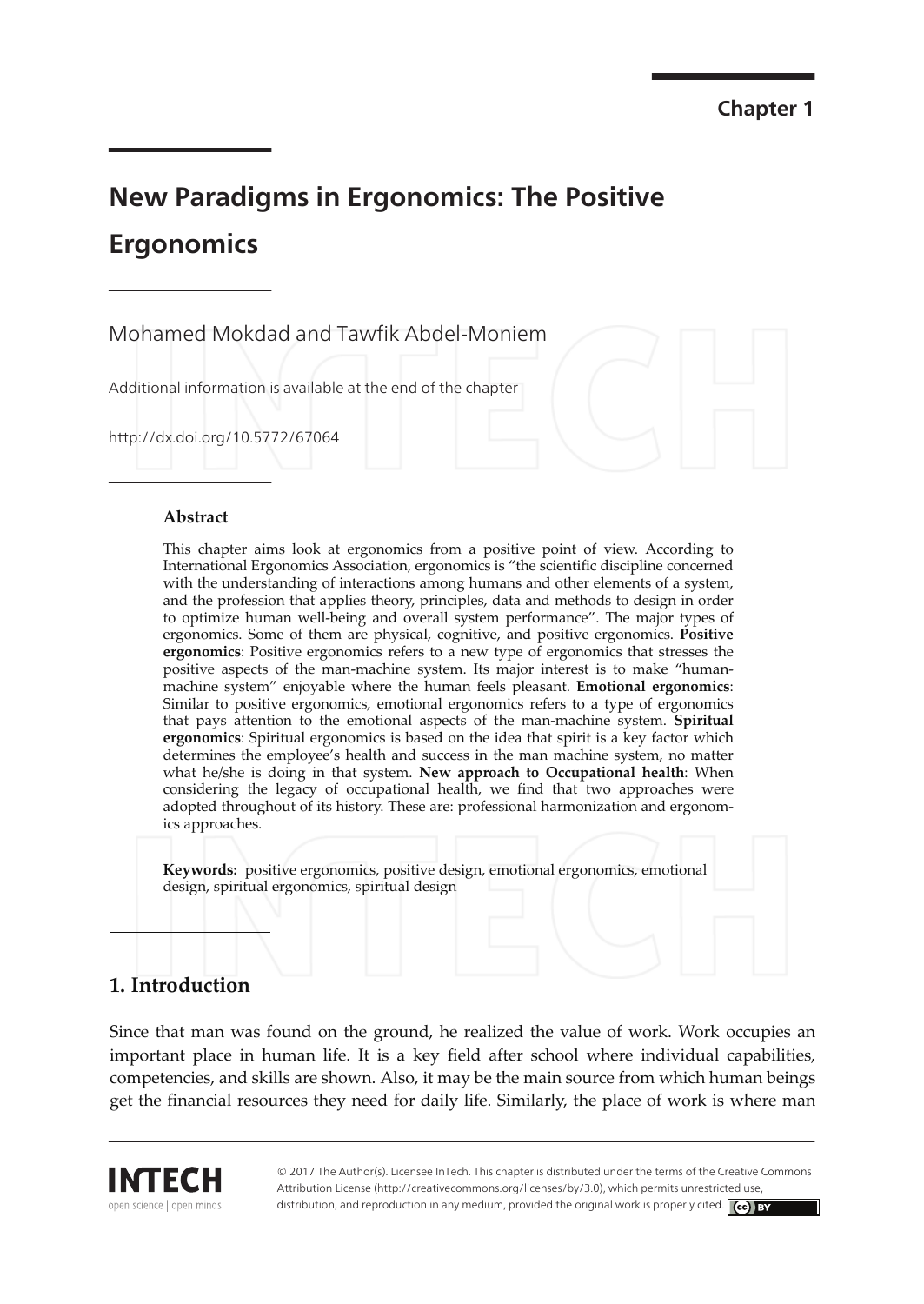lives for many years (almost half of his life). In addition, it is the best space in which the individual meets with others and builds different social relations. Equally, work puts the individual in a particular socio-economic level. Finally, work may be a source of happiness or misery. If the work is corresponding with man's knowledge, skills, abilities, and inclinations and hopes, it is a source of happiness, pleasure, and joy. On the other hand, if disharmony is seen between work and man's abilities, hopes, inclinations, and ambitions, it becomes a source of misery. Finally, work is the only way for production. You cannot imagine that the trees bear fruit without being maintained by man, and the companies, factories, and industrial institutions do not have production without the work of both employers and employees [1].

To make the work a source of happiness, and to avoid making it a source of misery, work has to be done accompanied by the following conditions:

- Assuring work is ergonomically designed.
- Coupling work with conviction and faith.
- Assuring mastery of work.
- Getting rid of hypocrisy at work.
- Putting the necessary efforts work needs.
- Assuring continuity at work.
- Practicing continuous evaluation to work.

Various authors have previously mentioned that ergonomics, especially positive ergonomics, can make workplace a place where employees feel comfortable, happy, calm, and confident with an increased ability to grow and innovate. In addition, they will experience an improved health, greater well-being, promoted excellence, and a better quality of life [2-4]. When workers are having this positive spirit, productivity will most probably flourish and increase. Therefore, it is advised that positive ergonomics should be studied and implemented in the near future [5].

Motivation for the research: The present research was done to shed light on the importance of positiveness in the evolution of ergonomics. It aims to show that positive ergonomics helps to make individuals happier at work. Researchers have performed a lot of research, but in the areas of physical, cognitive, and organizational ergonomics, but little attention has been given to the positive ergonomics. Martino and Morris [4] mentioned that ergonomic thinking has been in some respects positive thinking, if we take into consideration that ergonomics was and still seeking to design or redesign equipment, devices, and processes. In fact, the design goal is a part of positive ergonomics.

**Problem statement:** Positive psychology specialists [6-8] have for long time suggested that the application of positive psychology principles makes workers happy at work place. Even though positive psychologists state that it can improve workers' happiness in the workplace, but it is an appeal that attains the improvement from within the individual (attitudes, trends, the good personality features, etc.), as happiness is an internal state that does not have strong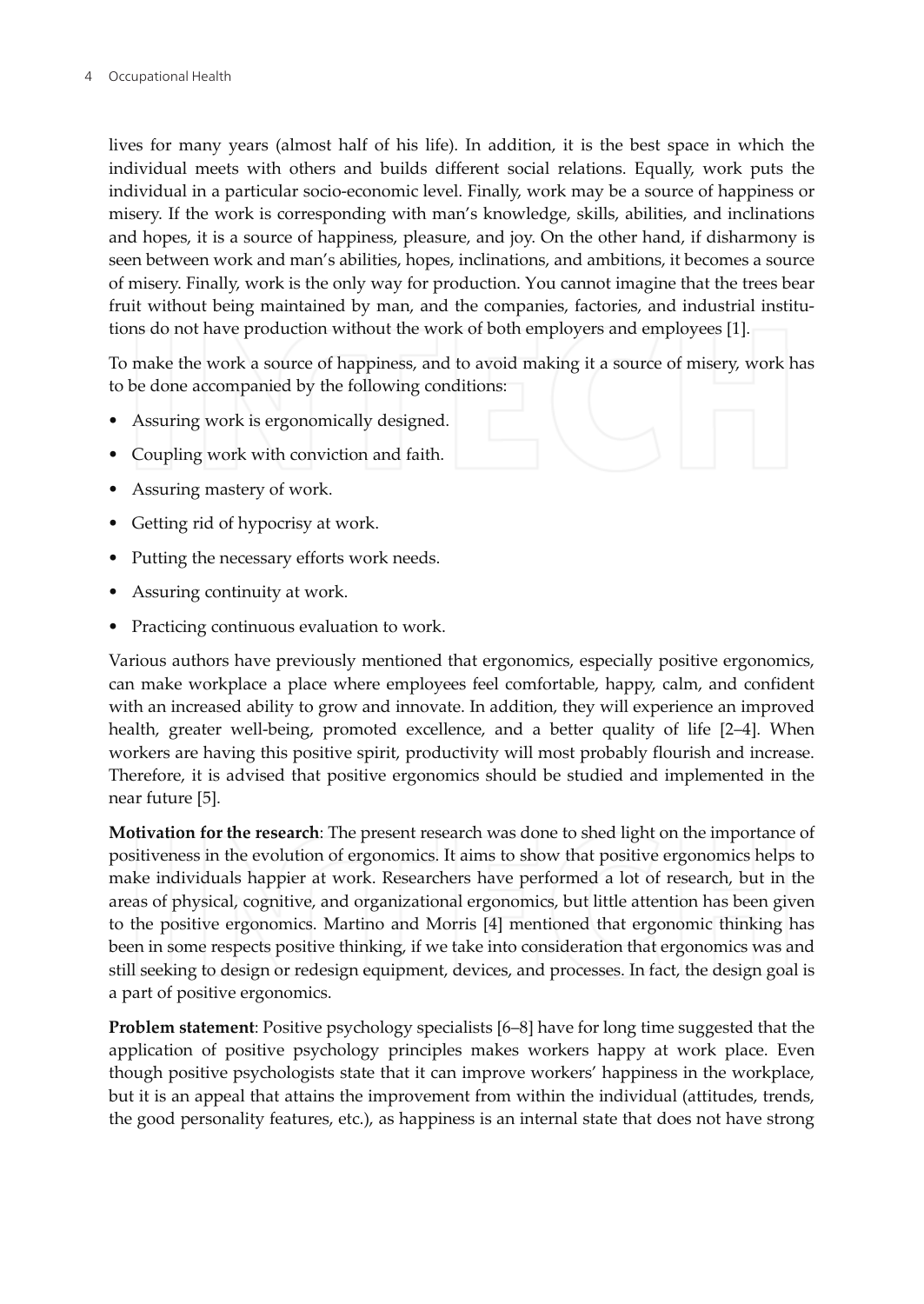relationship with external factors. Thus, the positive ergonomics approach which takes into account both individual and context factors affecting work, can to a large extent bring happiness to the workplace. Therefore, this chapter debates the positive ergonomics.

Research questions:: The chapter aims to answer the following questions:

- What is ergonomics?
- What is positive ergonomics?
- What is the relationship of positive ergonomics with occupational health?

## 2. Approach

A literature search was conducted, using a variety of keywords (ergonomics, positiveness, positive ergonomics, positive design, emotional ergonomics, emotional design, spiritual ergonomics, and spiritual design). This search was conducted as follows: Initially, an electronic search in various databases such as Ergonomics Abstracts, Scopus, ScienceDirect, and PsycINFO was conducted. In addition, manual searches were carried out in the majority of ergonomics journals: Applied Ergonomics, Ergonomics, International Journal of Industrial Ergonomics, International Journal of Human Computer Studies, Theoretical Issues in Ergonomics Science, New Technology, Work and Employment, Reviews of Human Factors and Ergonomics, Human Factors and Ergonomics in Manufacturing, and Le Travail Humain. The result was a number of scientific papers and books were collected (see references) on which this survey research is based.

### 3. Results

#### 3.1. What is ergonomics?

Ergonomics is a multidisciplinary science. Therefore, there is no single definition of ergonomics. The reader may find it difficult to choose the right definition. Researchers [9-11] have attempted to confine multiple existing definitions. They also tried to extract the contents of these definitions. Some of the main results were: in the years before 1970, the big focus of ergonomics was on effectiveness. In the years between 1970 and 1979, the focus was still on effectiveness and to some extent on comfort and efficiency. In the years after 1980, the focus is still on effectiveness and other factors, such as safety and usability.

Human Factors and Ergonomics Society [12] introduced four criteria which can be used to choose the most comprehensive definition.

- 1. Does the definition reflect the breadth of human factors and ergonomics?
- $2.$ Does the definition comprise both research (theory) and design (application)?
- Does the definition reflect the scientific nature of the field? 3.
- Is the definition clear and concise?  $\boldsymbol{4}$ .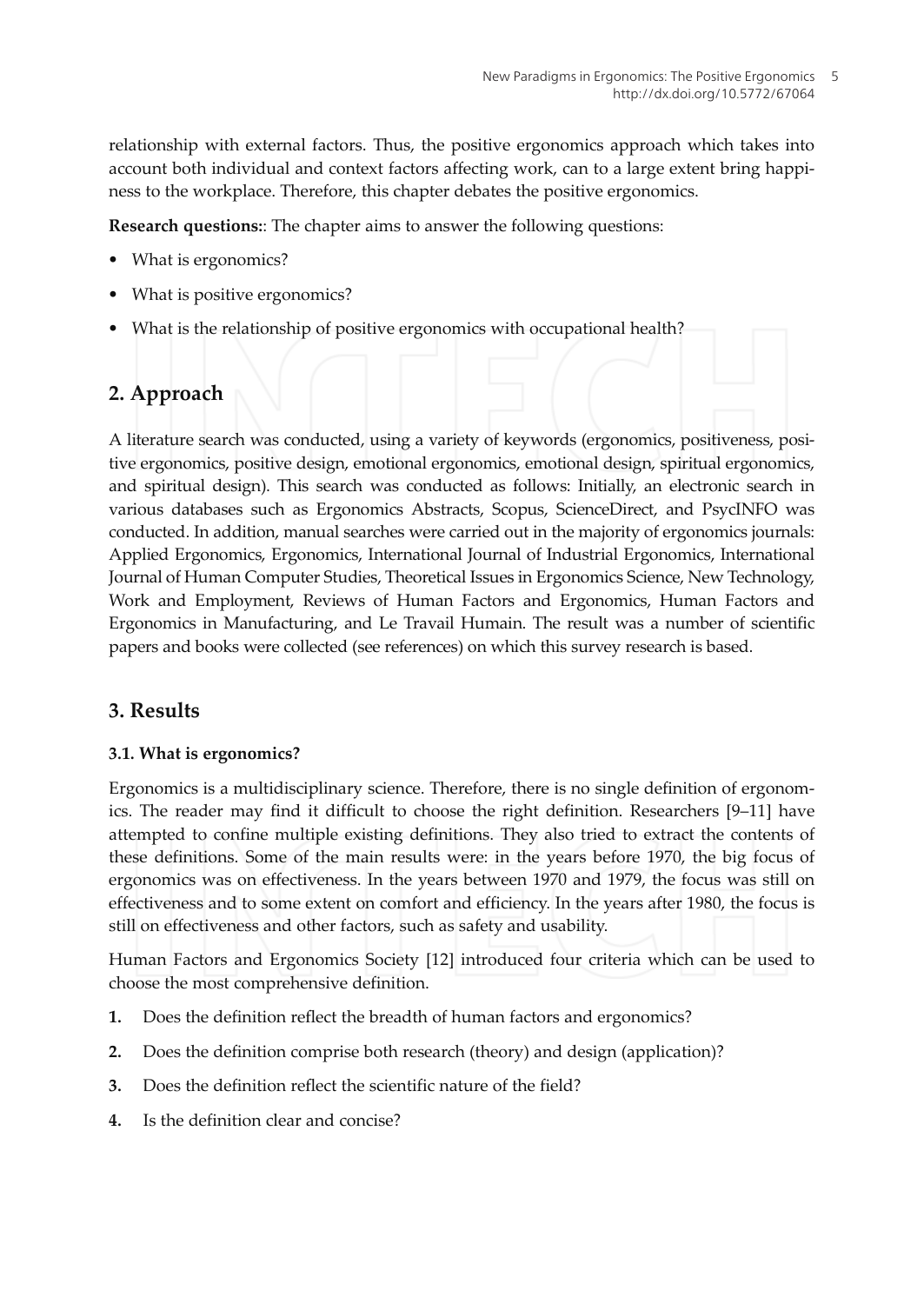In the light of these criteria, two definitions are presented. First, Chapanis [13] wrote on human factors and ergonomics: "Both are concerned with designing for human use and apply information about human characteristics, capacities, and limitations to the design of human tasks, machines, machine systems, and environments so that people can work safely, comfortably, and effectively". After about 45 years, International Ergonomics Association [1] wrote on ergonomics: "Ergonomics (or human factors) is the scientific discipline concerned with the understanding of interactions among humans and other elements of a system, and the profession that applies theory, principles, data and methods to design in order to optimize human well-being and overall system performance" [1].

Looking at these two definitions from the angle of what this chapter advocates, the two definitions, the old and the new, have not clearly stressed the new development in ergonomics (positive, emotional, and spiritual ergonomics).

Development of ergonomics: Talking about the history of ergonomics, one ought to differentiate between non-official and official histories. As to the non-official level, since the man was found on the surface of the earth, he has been designing the simple tools he used in his life, such as knives, spears, and swords to fit his abilities and capacities so that they are used effectively. However, as to the official level, it is believed that ergonomics was officially started in 1949. In a meeting of the British Admiralty, Prof. Hywell Murrell (1908–1984) proposed the name ergonomics that was officially accepted in 1950. Since then, the concept of ergonomics was used.

The development of official ergonomics can be attributed to a great extent to Second World War

- During the war, researchers through analyzing frequent aircraft accidents, which were piloted by experienced pilots, discovered that accidents are caused by the mistakes of the pilots as well as the bad design of the displays and controls of the aircraft.
- After the war, the impact on countries, especially the allies, was very heavy with great deaths and destruction. Reconstruction has to be done quickly. Authorities have known that the mission needs a lot of efforts and facilities. Ergonomics that emerged almost after the Second World War was one of the different sciences that have to participate in the construction of affected countries.

During a period of over 60 years, ergonomics has greatly developed. The major developments are:

- At the methodological level: Despite the fact that in the early years of ergonomics, most research was using quantitative methods as they are more objective methods [14]. In the twenty-first century, ergonomists felt that there are some ergonomics topics where qualitative methods should be used. Then, a new methodology was widely constituted  $[15-17]$ .
- At the subject matter level, new types of ergonomics have come into being. They are cognitive ergonomics [18, 19], positive ergonomics [20, 21], emotional ergonomics [22–25], and spiritual ergonomics [26, 27].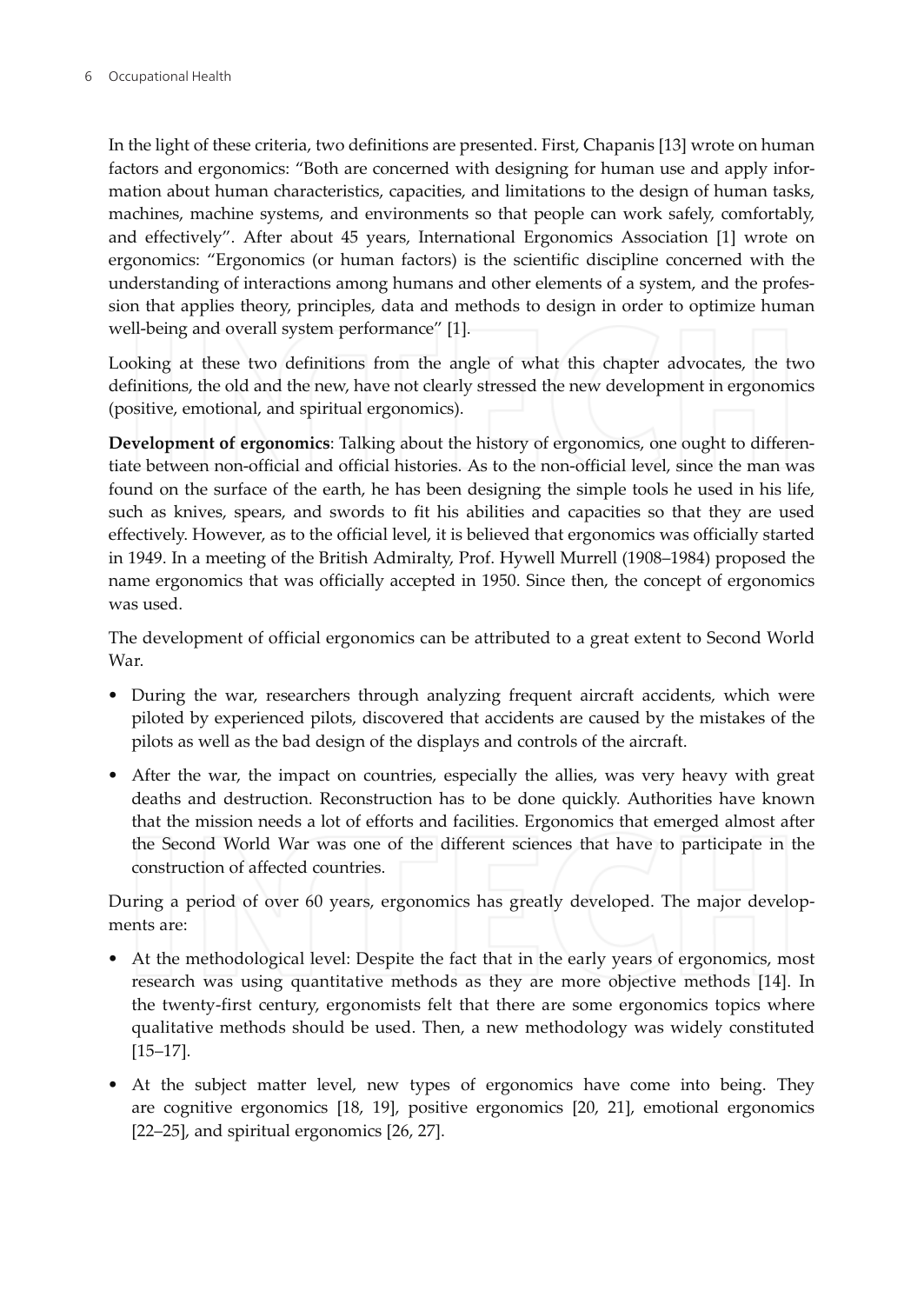Importance of ergonomics: Ergonomics is about both the individual and production. When efficiently applied, ergonomics benefits both human health and company economy.

Human health: Investing in ergonomics increases the health and wellbeing of personnel. Effective ergonomic practices reduce work injuries, for example, carpal tunnel syndrome, tendonitis, and low back pain. These injuries are now considered to be among the leading causes for disability in the modern workplace [28, 29]. In USA, Occupational Safety & Health Administration (OSHA) estimates that as many as 1.8 million work-related musculoskeletal disorders occur every year. These injuries result in a loss of 650,000 work days per year; more than one-third of the total amount of workdays that are lost on an annual basis [30]. Anton and Weeks [31] believe that approximately 80% of participants reported work-related musculoskeletal symptoms. Furthermore, Friedman et al. [32] mention that workplace amputation is a widespread, disabling, costly, and preventable public health problem, with thousands of occupational amputations occurring each year among American workers. Ergonomic practices reduce fatigue. If an employee is less fatigued, he/ she is also less likely to be injured on the job, reducing both absenteeism and the risk of insurance claims. Further, they reduce indirect costs resulting from failure to apply ergonomics in the workplace. When an employee gets injured at work it generates numerous indirect costs such as the payment of the accident expenses, the cost of having some workers log overtime to cover for a missing worker, the decreased morale of employees when knowing a colleague is injured, and the legal and investigation costs if the case reaches the court. Also, they reduce instances of absenteeism due to work-related injury or illness. Similarly, they help them to do more work because they need to take less time to rest.

Besides, ergonomic practices increase the morale of the workers. When workers feel they are being interested in, their morale is boosted, they like the work environment, and most probably, their relationships become stronger.

Company economics: Effective ergonomic practices can increase productivity by reducing the time taken to complete daily tasks. As a result, company profits can also be increased. In addition to the productivity, the quality of production increases. On the other hand, if ergonomics is excluded, most probably, workplaces will cost business a lot of money. In a significant study, Tompa et al. [33] concluded that ergonomic interventions were worth undertaking on the basis of their financial merits. They assisted to reduce frequency or severity of injuries, which eventually result in productivity improvements that result in savings.

Types of ergonomics: Similar to all science, ergonomics, when it originated, was a limited field, but after some years of research, its field expanded to include various subjects. These days, researchers are talking about multiple types of ergonomics. But it would be a good idea to classify these types. The basis of classification would be:

- Classification based upon body part: physical, cognitive, emotional, and spiritual ergonomics.
- Classification based upon application area: educational, industrial, agricultural, and service ergonomics.
- Classification based upon interest area: traditional and transfer of technology ergonomics.
- Classification based upon level of intervention: organizational and individual ergonomics.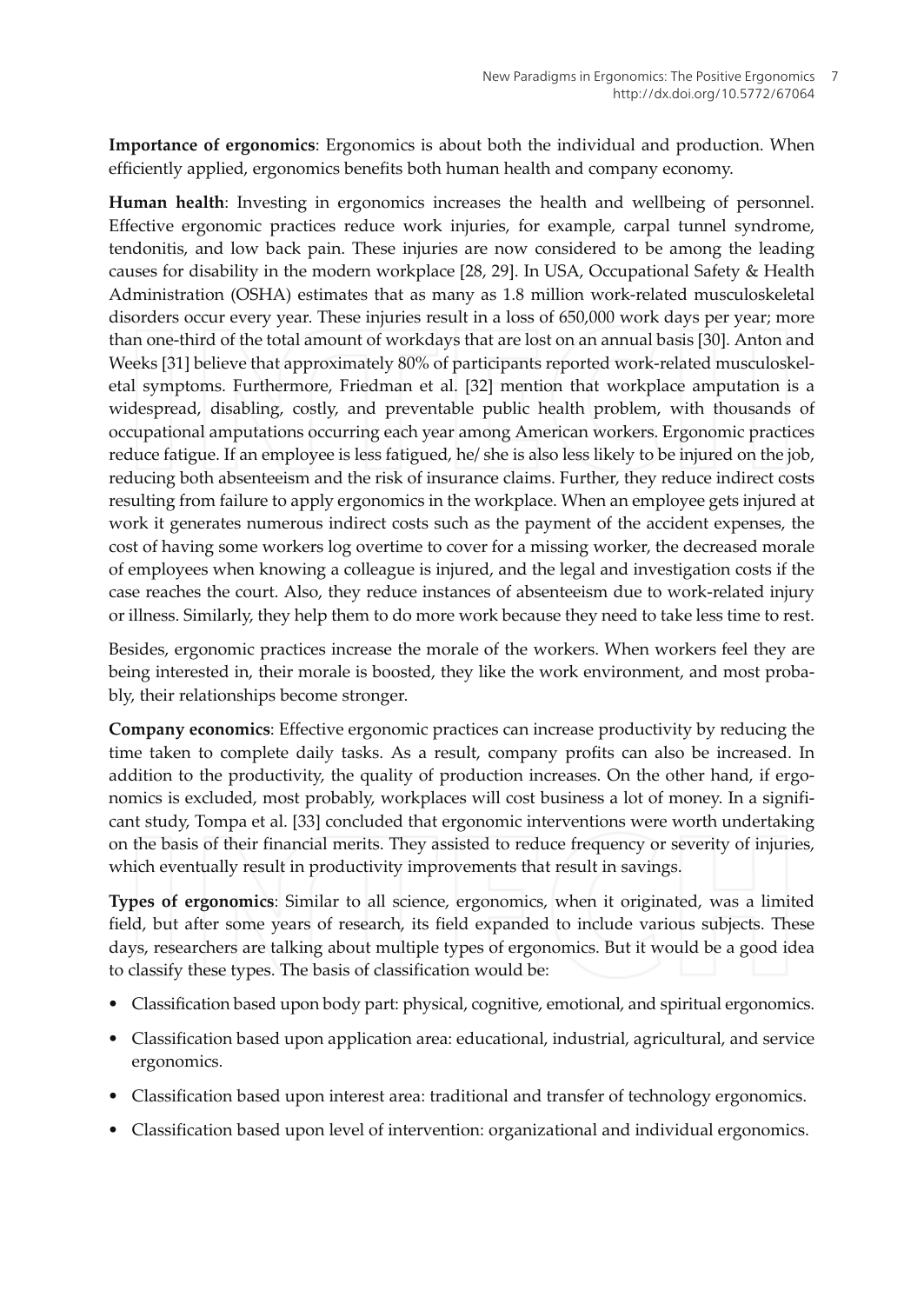- Classification based upon type of intervention: positive and negative ergonomics.
- Classification based upon subject of intervention: worker-centered and production-centered ergonomics.

It should be noted that the most widely used classification in many ergonomics books and literature is the first one (physical, cognitive, and organizational). However, the problem with this classification is not exhaustive as it excludes emotional and spiritual types of ergonomics and includes another type (organizational ergonomics) that belongs to another classification. It is well-known that a good classification is one that is stable, flexible, exhaustive, and having mutually exclusive classes [34].

#### 3.2. What is positive ergonomics?

Around the mid of the last century, psychology researchers put forward the idea that psychology in addition to studying the negative aspects of human personality should also, study the positive ones. In these instances, the positive psychology movement emerged. According to Gable and Haidt [35], positive psychology is the study of the conditions and processes that contribute to the flourishing or optimal functioning of people, groups, and institutions. Previously researchers were more interested in the negative aspects of human personality such as depression, violence, racism, and pessimism, but, less interested in positive aspects such as joy, peace, altruism, humbleness, and optimism. The major aim was not only to return human being to normal, but also to develop different abilities and strengths. The effects of this approach (paradigm shift) did not remain confined to the field of psychology, but surpassed them to the field of ergonomics. In the last few years, researchers began to talk about the positive ergonomics, and the concept of hedonomics appeared.

**Definition**: Positive ergonomics refers to a new type of ergonomics that stresses the positive aspects of the man-machine system. Previously, ergonomics used to make sure that manmachine system, especially the complex one, is functioning well. Therefore, before positive ergonomics, what was intended from man-machine systems is functionality; however, in the era of positive ergonomics, attention was shifted to pleasurability. The major mission of positive ergonomics is to understand and foster the factors that allow man-machine systems to flourish. The major interest of positive ergonomics is to make "human-machine system" enjoyable where the human feels pleasant. Traditional ergonomics aimed to make manmachine system effective so that man will not make work accidents, will not have occupational illnesses, and will not have a lot of occupational stress. Despite the fact that the above-mentioned goals are very human, but positive ergonomics advocates claim that the twenty-first century ergonomics should not remain confined to the prevention of occupational diseases, and work accidents only, but should move forward to the promotion of strengths and virtues such as happiness, tranquility, hope, psychological stability, and appreciation. Positive ergonomists see that the promotion of theses virtues and strengths help human beings to overcome the pressures that lead to disturbances of mental health, such as anxiety, depression, despair, and lack of self-esteem. Therefore, positive ergonomics works at two levels: the preventive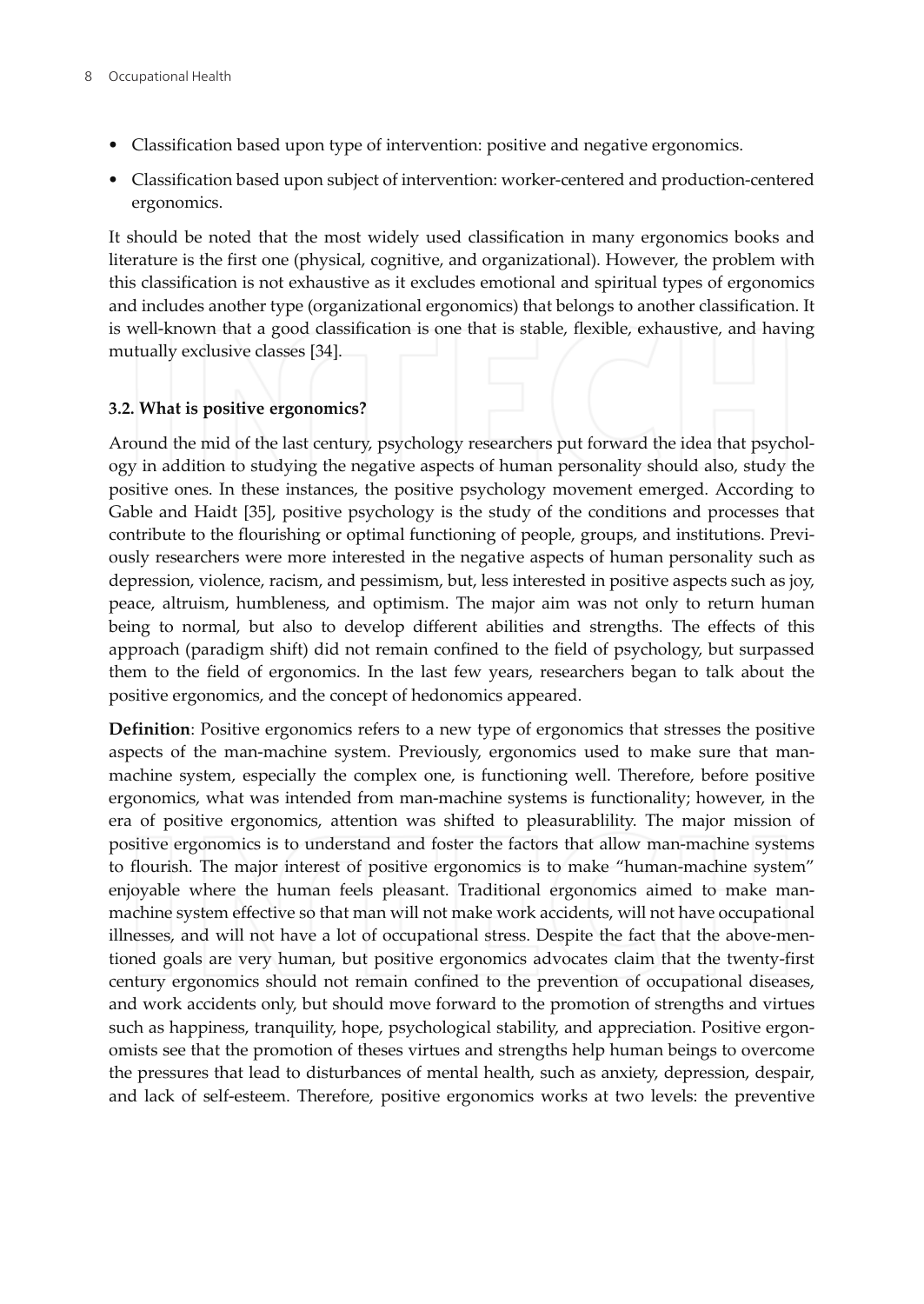level and the therapeutic level. At the preventive level, it strengthens the human psychological adjustment. However, on the therapeutic one, it helps who suffers from maladjustment to strengthen adjustment mechanisms.

Development: During the nineteenth century and before, emotional dimension was an important part in human personality. If researchers were not studying it, they knew it is an important part of the human personality [36-38]. Nevertheless, in the twentieth century especially after the reign of positivism, human scientists did not neglect the emotional dimension only, but even the cognitive and spiritual dimensions on the ground that these dimensions are not measurable and quantifiable. In the second half of the twentieth century, and after the rise of the cognitive, humanistic, and religious schools in human sciences, researchers started shedding light on subjects such as cognition, emotions, and spirit. The result was, many research papers published in many fields, including positive ergonomics.

Positive design: According to Desmet and Pohlmeyer [39], positive design is an umbrella term for many forms of design (design for experience, design for human capabilities, design for socially constructive behavior, design for social innovation, and design for well-being) that affect subjective well-being of individuals and communities. Positive design seeks to achieve the following two goals: to increase the subjective well-being of individuals, and to raise an enduring appreciation of their lives. In some cases, it may not be possible to achieve simultaneously both goals but at least to a certain degree. The above-mentioned authors state that the three ingredients of positive design are design for pleasure, design for personal significance, and design for virtue. If these components are met in a particular design, it is called "a flourishing design", which means a design that helps individuals to flourish or using Maslow's words: "to become actualized in what he is potentially" [40].

The key components of positive design are happiness and comfort.

Happiness: Human beings have been interested in happiness for years. Various approaches have been given to explain what happiness means [41]. The most famous ones are:

- The Hedonic approach to happiness: Happiness is a matter of personal feeling. The more pleasant experiences the individual comes across, the more happiness he has. Everybody feels it in his/ her way depending mainly on his/her personality constitution and social uprising. Some key advocates of this approach are Hobbes [42] and Kahneman et al. [43].
- The desire approach to happiness: According to this approach, happiness is dependent on the individual getting what he/ she wants. The more you get of what you want, the happier you are. One of the key advocates of this approach is Davis [44].
- The spiritual approach to happiness: This approach dates back to the middle-age philosophy. According to this approach, happiness is achieved when the individual converts his/ her soul from acquisitiveness and materialism to complete devotion to God. One of the great advocates of this approach is Al-Ghazzali [45]. In his famous book "The Alchemy of Happiness", stresses that happiness requires committing oneself to the teachings of the Islamic religion, and avoid committing sins. According to him, there are four main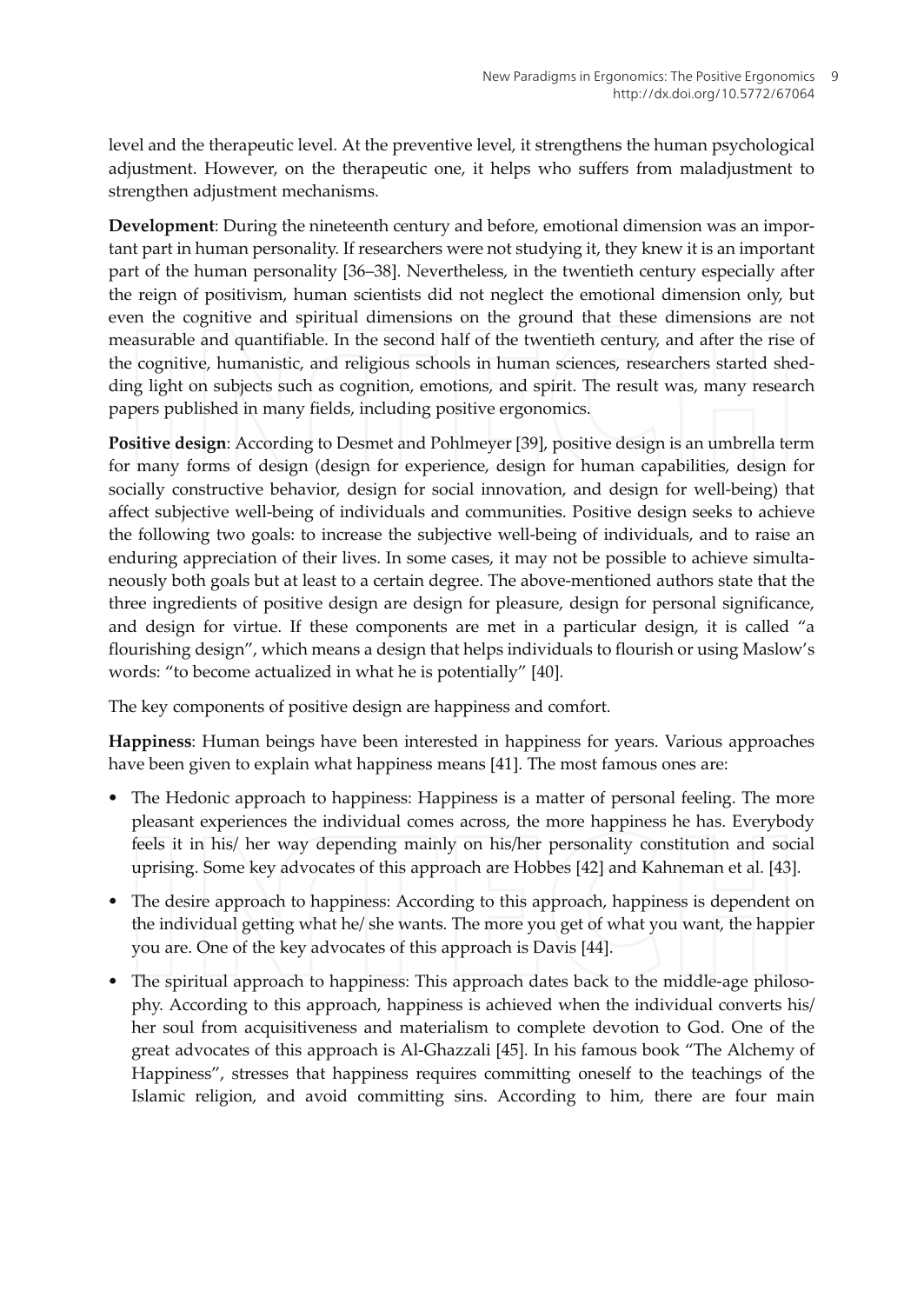constituents of happiness: self-knowledge, knowledge of God, knowledge of this world as it really is, and the knowledge of the next world as it really is.

• The positive psychology approach to happiness: This approach stresses the connection between thinking about happiness and doing what leads to it. One of the representatives of this approach is Seligman. In his 2011 book [46], Flourish: A Visionary New Understanding of Happiness and Well-being, he mentions that the keys to happiness are PERMA that is achieved through: improving  $(P)$  positive emotions,  $(E)$  engagement,  $(R)$  relationships,  $(M)$ meaning, and (A) accomplishment.

**Comfort:** When a person feels in a particular time he/ she is not suffering from pain and hardship he/she may be in comfort. But if he/she is having a certain amount of hardship, he/ she is uncomfortable. Generally speaking, human beings ought to have a certain amount of comfort which can either be big or small. This amount can last for long time or for a short time. Ergonomics from its emergence advocated that it aims to achieve various goals including human comfort. Seeing various definitions especially the ones of the 1970s and 1980s, comfort is one of these aims. The following are examples:

- Ergonomics is an applied area of psychology and engineering which concerns itself with the design of the physical conditions, machines, and other equipment in relation to human capabilities, learning capacities, efficiency, and comfort [47].
- Ergonomics is a branch of psychology concerned with the design of environments and equipment that promote optimum use of human capabilities and optimum efficiency and comfort [48].
- Ergonomics is the application of information about human characteristics, capacities, and limitations to the design of machines, machine-systems, and environments so that people can live and work safely, comfortably, and effectively. The term also designates the profession that deals with such problems [49].
- Ergonomics studies the role of humans in complex systems, the design of equipment and facilities for human use, and the development of environments for comfort and safety [50].

The positive ergonomics components: The major components of positive ergonomics are: emotional and spiritual ergonomics.

**Emotional ergonomics:** Researchers [51–54], believe that emotions can be classified on basis of their content, into positive such as joy, contentment, interest and love, and negative emotions such as fear, anger, disgust, and shame. Each emotion either positive or negative is associated with a tendency towards a specific type of action that enhances either success or survival in the specific context. Positive emotions work like a reward that strengthen behavior, whereas negative emotions work like a punishment to stop a behavior from occurring [55, 56]. The reader may come across other related concepts such as mood and affect. In order not to confuse these concepts with emotion, each is defined. First, all these concepts refer to feeling human beings experience. Second, each refers to a particular type of feeling as follows: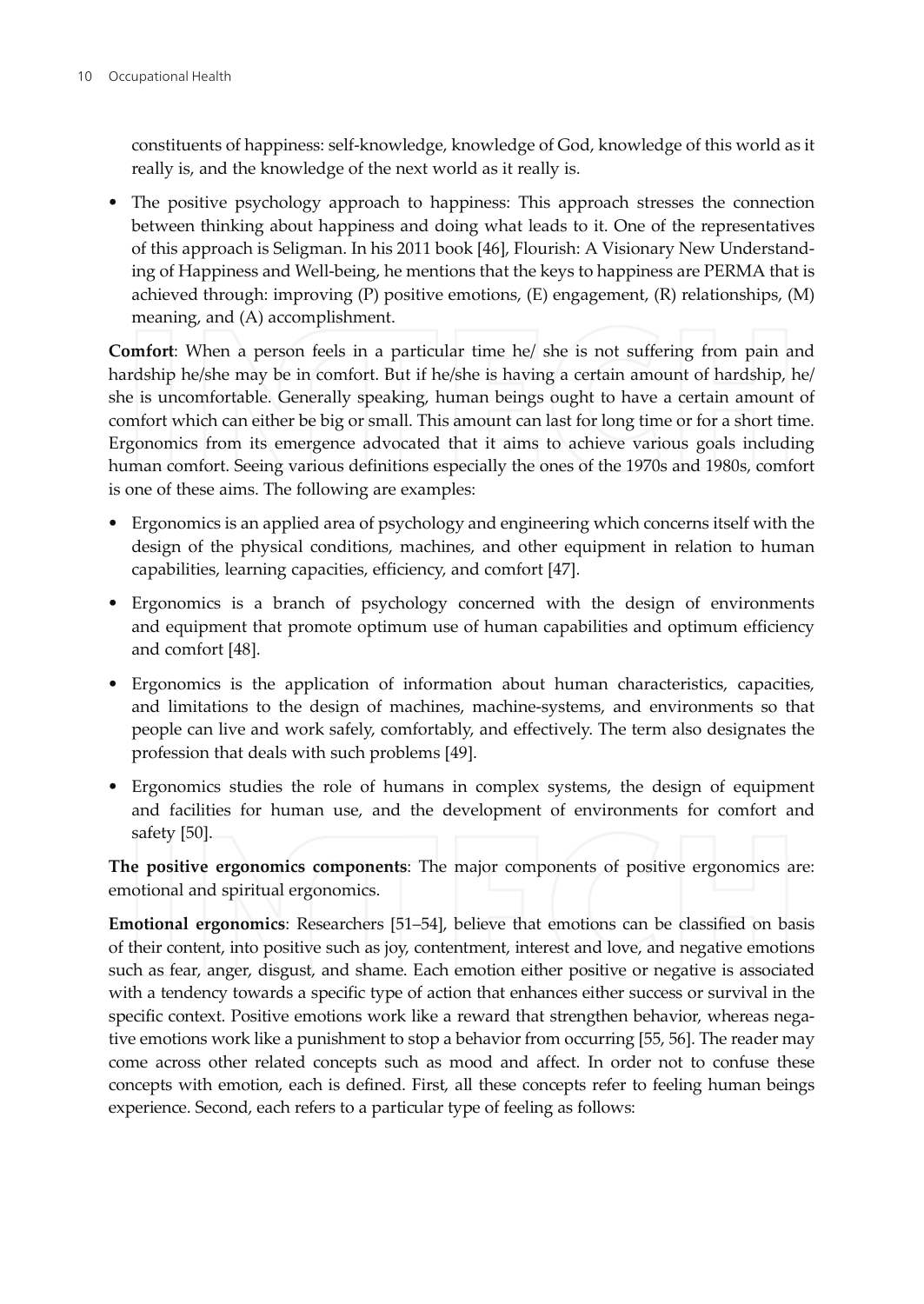- Emotions are intense feelings that generally have well-defined subject (human beings or objects).
- Moods are feelings that are less intense as emotions. Besides, they often have no welldefined subject.
- Affects are feelings that are either intense (emotion) or moderate (mood) feelings.

**Definition**: Emotional ergonomics pays attention to the emotional aspects of the man-machine system. Man, when in the man-machine system, cannot free himself from his emotions even if they tried to do so. Those who consider that a human being could leave aside his emotions while working do not know the truth about man. A healthy man-machine system is one where workers are allowed to express their emotions [57]. Expressing positive emotions will help man-machine system to obtain favorable outcomes; on the other hand, negative emotions will prevent man-machine system from obtaining positive results [58].

Associated with emotional ergonomics, a new concept used in ergonomics, which is hedonomics. According to Hancock et al. [5], hedonomics refers to the scientific study of enjoyable aspects of man-machine system. Since the concept is new, Helander [59] believes that the problem of ergonomists is now to conceptualize hedonomics, to propose theories that can be used for design, and to build appropriate measurement tools.

It is to note that other terms have been given for hedonomics. Blythe et al. [60] used the term "funology". Jordan [24] used "design for pleasure", Nagamachi [61], used "Kansei engineering", and Helander and Khalid [62] used "affective design".

At the early years of ergonomics, ergonomists were more concerned about physical and cognitive aspects of the system. But, after more than 60 years of ergonomic research, and in response to well spread tendency of positiveness in human sciences, they are very enthusiastic to shed light on the affective side of the man-machine system with the aim of making it pleasurable.

Development: Gendron and Feldman-Barrett [63] think that contemporary psychological research on emotions has gone through three clearly identified stages. These are:

- The golden stage (before behaviorism): In this stage, research on emotions flourished at 1. the hands of researchers like Darwin [36], James [37], Spencer [64], and Cannon [65].
- $2.$ The dark stage (behaviorism time): In this stage, researchers stopped research in the emotion subject. In almost 40 years, nothing worthwhile was published. In fact, it was the dominance of the behavioral approach that marginalized the topic of emotions, as it is of little significance [66, 67].
- 3. The renaissance stage (from 1960s): In this stage, interest returned again to the topic of emotions which was behind the expansion of conceptual and empirical research, providing a number of influential ideas and theories. One of the influential ideas is what Zajonc [68] had mentioned that emotions function independently of cognition and sometimes it dominates it. Some of the significant theories are: Zajonc theory of emotion [69], the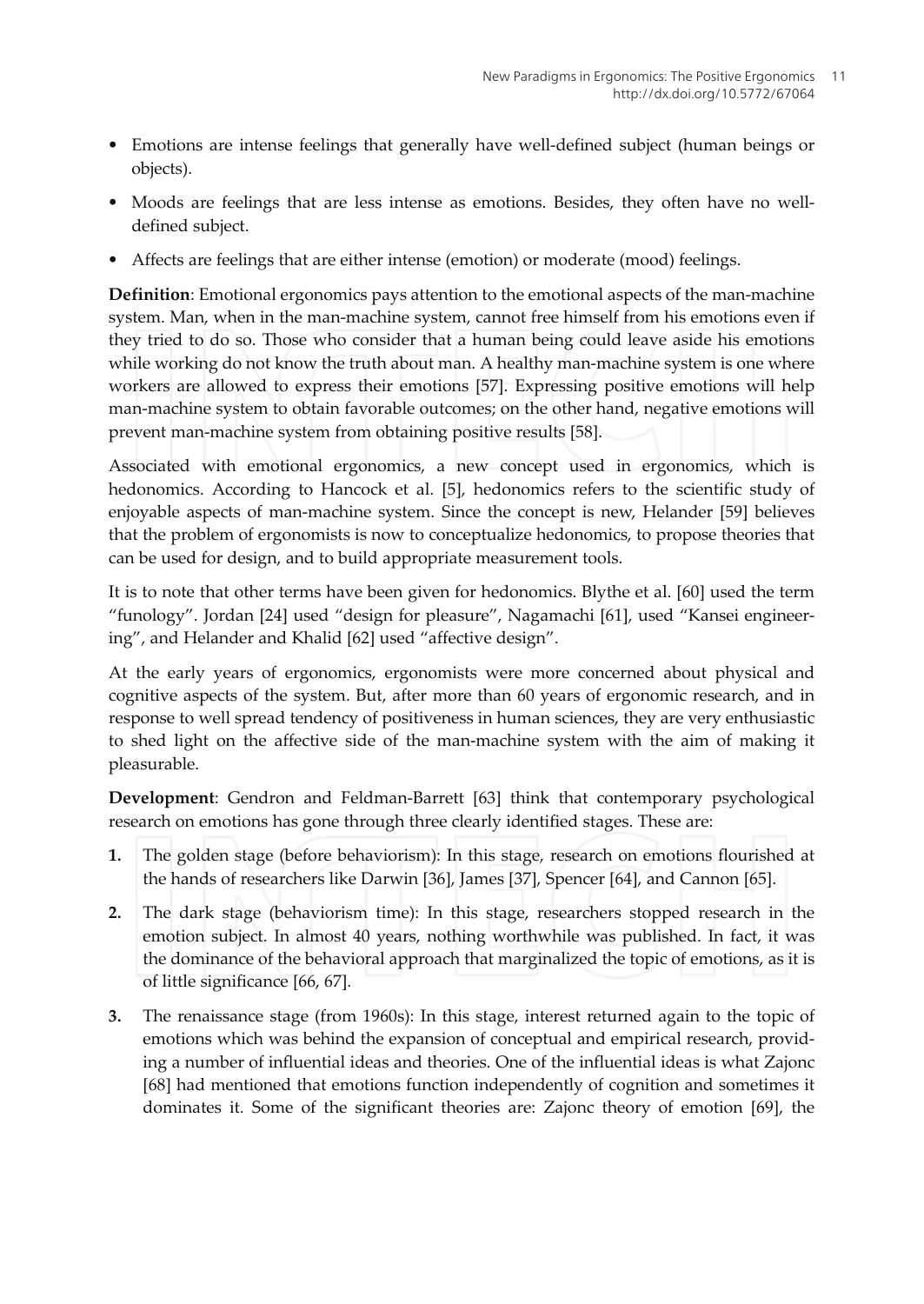theory of the evolutionary adaptive value of emotions [70], the broaden-and-build theory of positive emotions [71], and three levels of product emotion theory [72].

Emotional design: It is a design that takes into consideration emotions of users while designing or redesigning goods and products. It maximizes the good (positive) emotions and minimizes the bad (negative) one. In some cases, other names (hedonic design, affective design, affective human factors design, human-centered design, empathetic design) are used for emotional design. Researchers have found that products designed according to emotional design induce among consumers positive feelings which in turn increase pleasure and satisfaction. A good example of emotional design is any product (or features of a product) you loved (you love) in your life.

There are a lot of books written about the design, but the books about emotional design are quite new. They are the result of emotion renaissance era mentioned above. Some of these worthy emotional design books are:

- Seductive Interaction Design: Creating Playful, Fun, and Effective User Experiences by: Anderson [73].
- Designing for Emotion by Walter [22].
- Designing Pleasurable Products: an Introduction to New Human Factors by Jordan [24].
- Designing Emotions by Desmet [74].
- Design and Emotion by McDonagh et al. [75].
- Design for Emotion, by van Gorp and Adams [76].

For Norman [77], emotional design has three levels as follows:

### 3.2.1. First level, the visceral level

**Definition**: The visceral level is a level of design in which appearance is very important. It is the initial and immediate reaction to any design that is generally coming from strong emotions and not from logic or reason. These immediate reactions whether in the form of likes or dislikes are often learned. When babies are born, they do not have likes or dislikes, but by time, they learn to like some things (food, drink, cloths, etc...), and to dislike other things. Since these likes and dislikes have been learned, they can be changed by learning as well. In the area of marketing, companies these days rely heavily on this type of design to sell the outputs of goods and services provided. Sometimes, when an enterprise feels that a particular commodity is experiencing a recession, they quickly resort to improve the external appearance. It has been found that product's visceral design communicates to consumers' diverse values. Some of which are aesthetic, functional, and ergonomic values [78]. In addition, it has been found that visceral design helps create commercial success [79]. Nanda et al. [80] found that varying the aesthetic design of the product they studied (BlackBerry Pearl) had a significant impact on emotional reaction of subjects. They found that subjects preBfer the original, piano black treatment of the BlackBerry Pearl over the visually treated versions of the smartphone.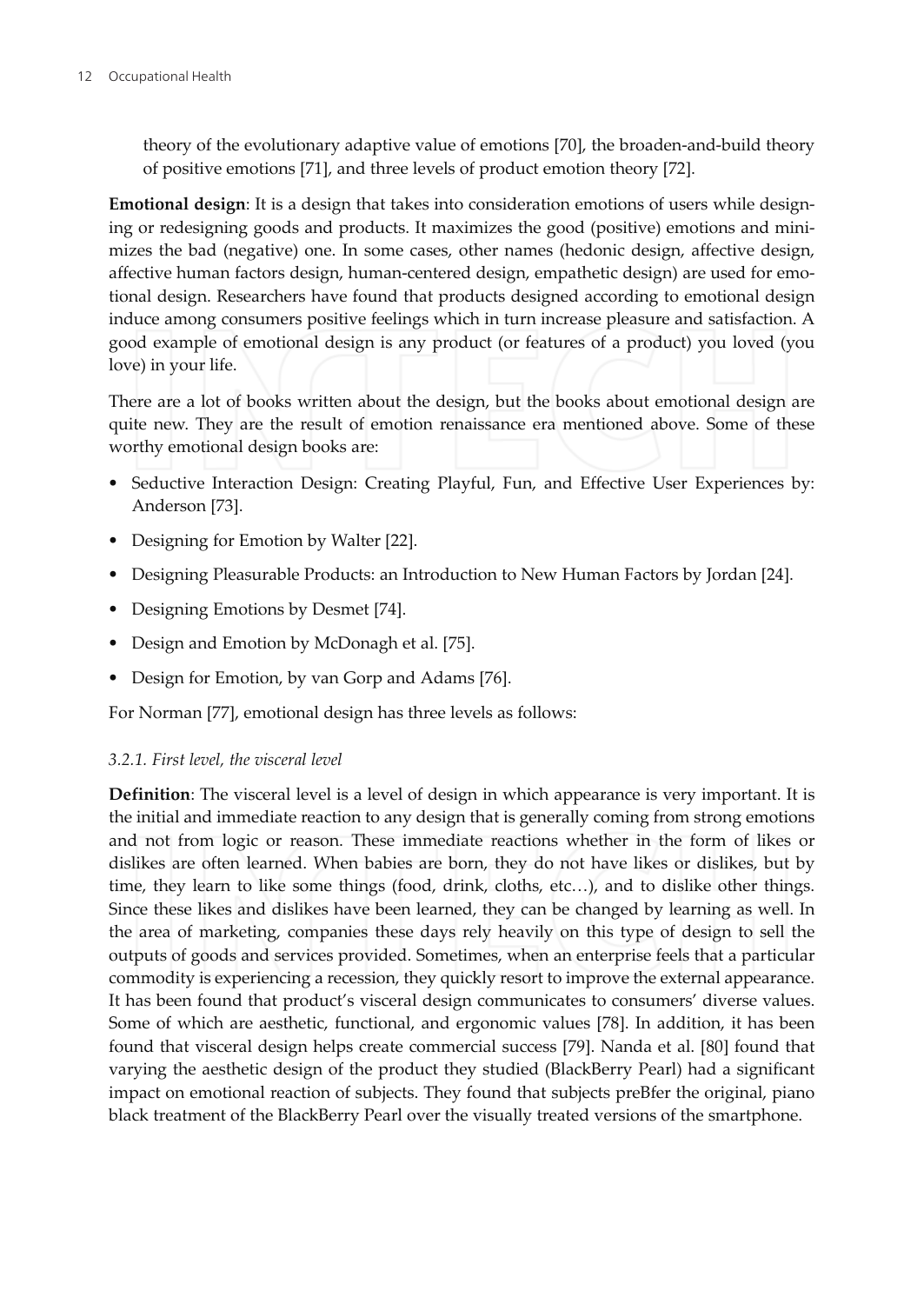Measurement: It is measured by observing immediate reactions of the individual when he/she is put in front of a design.

Design requirements: It requires the knowledge, skills and abilities of designer. When designers design a particular item, it can be liked or disliked by consumers. If positive feedback is to be given to designer, the product physical features (look, sound, feel, taste, and smell) should be in line with consumer characteristics. When these criteria are taken into account, no doubt both designer and consumer will be pleased. But on the other hand, if negative feedback is given, both designer and consumer are frustrated. Why this kind of stressing situation happens? In situations where products are designed away from the customers' physical, cognitive, emotional, and spiritual information, usually these are the results that are commonly attained.

#### 3.2.2. Second level, the behavioral level

Definition: The behavioral level is a level of design in which performance not appearance which matters. In the previous (visceral) design, appearance was essential. Here performance of the product is the most important criteria for choosing that product. If a pen is not writing, it is not a good product. Similarly, if a shaver cannot shave smoothly, it is not a good product. Products can have many other uses, but what is important, is the use for which the product was basically designed. As an example is the chair. Chairs are normally designed for sitting. But, in some cases, they are used to reach the top of a tall shelf. In some other cases, they are used as a hanger to hang the coat in office work, or as a lock to keep the door of a room open, or as a weapon in cases of fight. The design of cup holders in cars is a good example of behavioral design. May be you know that the German car company (BMW) refused to incorporate it in its cars under the pretext that car are for driving, not for drinking. However, when BMW car sales went down, they had (around 2011) to incorporate it.

Measurement: Behavioral design can be measured using well-known methods such as observation, questionnaires, interviews, focus groups, etc.

Design requirements: To accomplish behavioral design, designers should be able to discover the consumers' needs associated with products' functions, usability, understandability, and physical feel. To achieve this goal, designers are advised to carry out field observation and to interview focus groups individuals, so that needs are clearly seen.

#### 3.2.3. Third level, the reflective level

**Definition:** The reflective level is a level of design in which emotions not performance appearance which matter. It can be called emotional design. In this type of design, emotions play a great role. It is based on the idea that emotions function independently of cognition. It is the design that makes the customer to build a positive association with the product at hand. This positive association boosts the sales level. In marketing and advertising sciences, reflective design is becoming very essential. It has been found that an effective reflective design enhances the emotional connection consumers have with brands [81], ad likeability [82], and recall [83].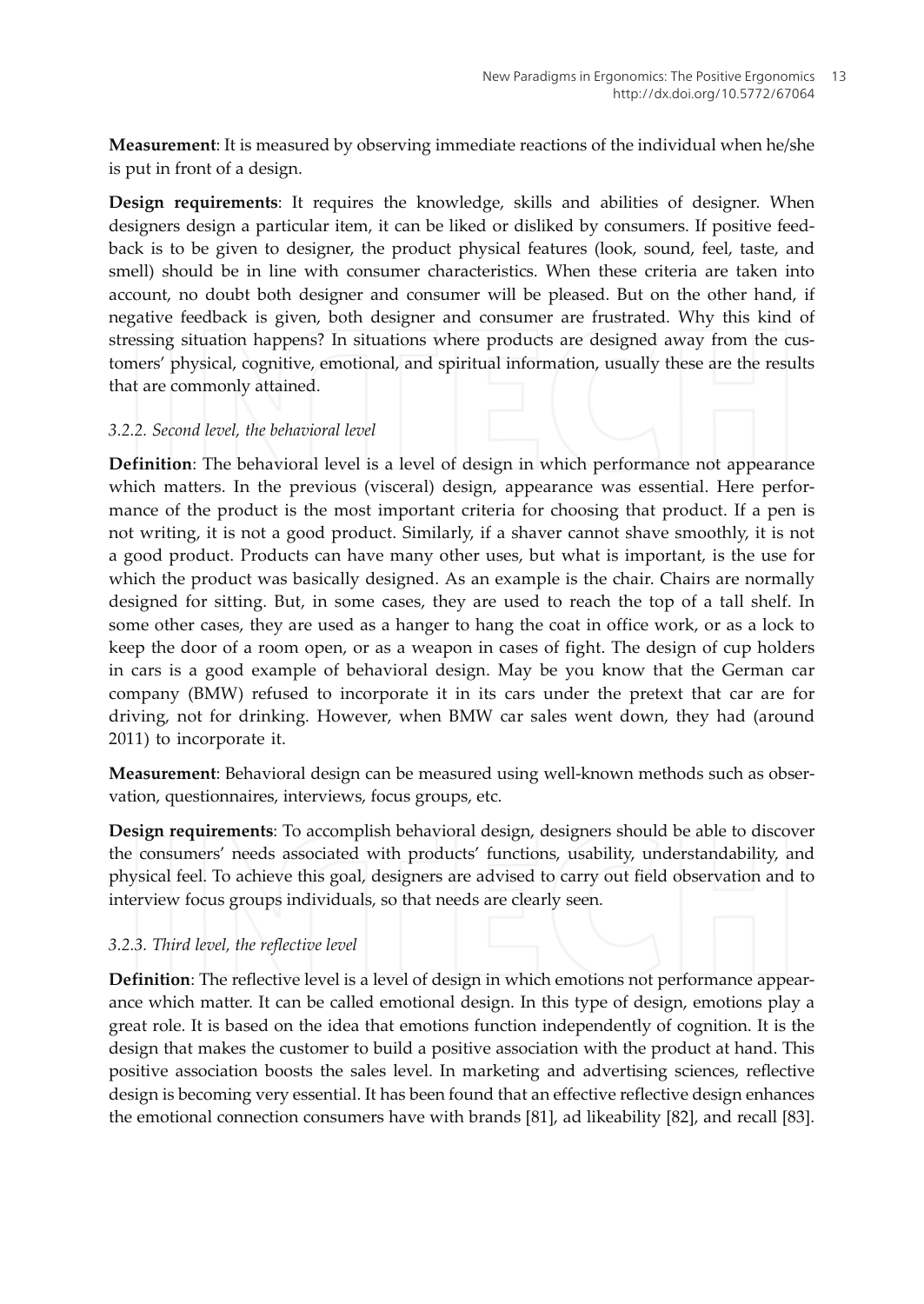It is this design that makes a product very liked in one area/ culture, and disliked in another area/ culture.

Measurement: Similar to behavioral design, reflective design can be measured using well-known methods such as observation, questionnaires, interviews, focus groups, etc.

**Design requirements:** Designers who want to produce design at this level should not base their designs on their emotions themselves. Despite the fact that customers' emotions are diversified and varied, they ought to understand them and design goods and products accordingly.

Wherever you go, you are plagued with so many products with very different designs. These designs can be good or bad designs. It depends on the user judgments. If a particular design pleases the user, it is a good design. Otherwise it is not. It has been believed that ergonomically designed products are automatically pleasurable products [84]. However, from the emotional design point of view, ergonomically designed products, may be efficient ones, but they may not be pleasing the intended users. In the area of multimedia learning material, it has been found that if learning evokes positive emotions among learners, the learning process will be facilitated [85].

Spiritual ergonomics: As long as all workers or at least the majority of workers believe in Allah/God/ or other universal spirit, they bring with them to man-machine system, their belief and faith and they will be very pleased if their spiritual needs are satisfied in their work. Workers who are denied spiritual needs are not motivated to do the work and may be subjected to work stress, accidents, and other diseases. In the first two or three decades of ergonomics, attention was paid to workers bodies and cognitions; however, in the recent decades attention was shifted to emotional and spiritual sides of workers.

Definition: Spiritual ergonomics pays a lot of attention to the spiritual side of the man in the man-machine system. It is based on the idea that spirit is a key factor which determines the employee's health and success in the man-machine system, no matter what he/she is doing in that system. Spiritualism is important to individuals for various reasons. Spiritual people are generally satisfied with their lives in comparison to their counterparts who are not spiritual. Some are:

- Spiritual people give meaning to life.
- Spiritual people do not lose hope.
- Spiritual people do not suffer or suffer little stress.
- Spiritual people are covered with happiness and contentment.
- Spiritual people self-actualize.

**Development:** Spiritual ergonomics is a part of the spiritual movement which has spread in the world especially in the seventies, for several reasons. First is the perceived failure of Christianity. Christianity over the years suffered a lot of criticism. Christianity is related to colonialism. Also it is related to and supported for dictatorship and totalitarian regimes.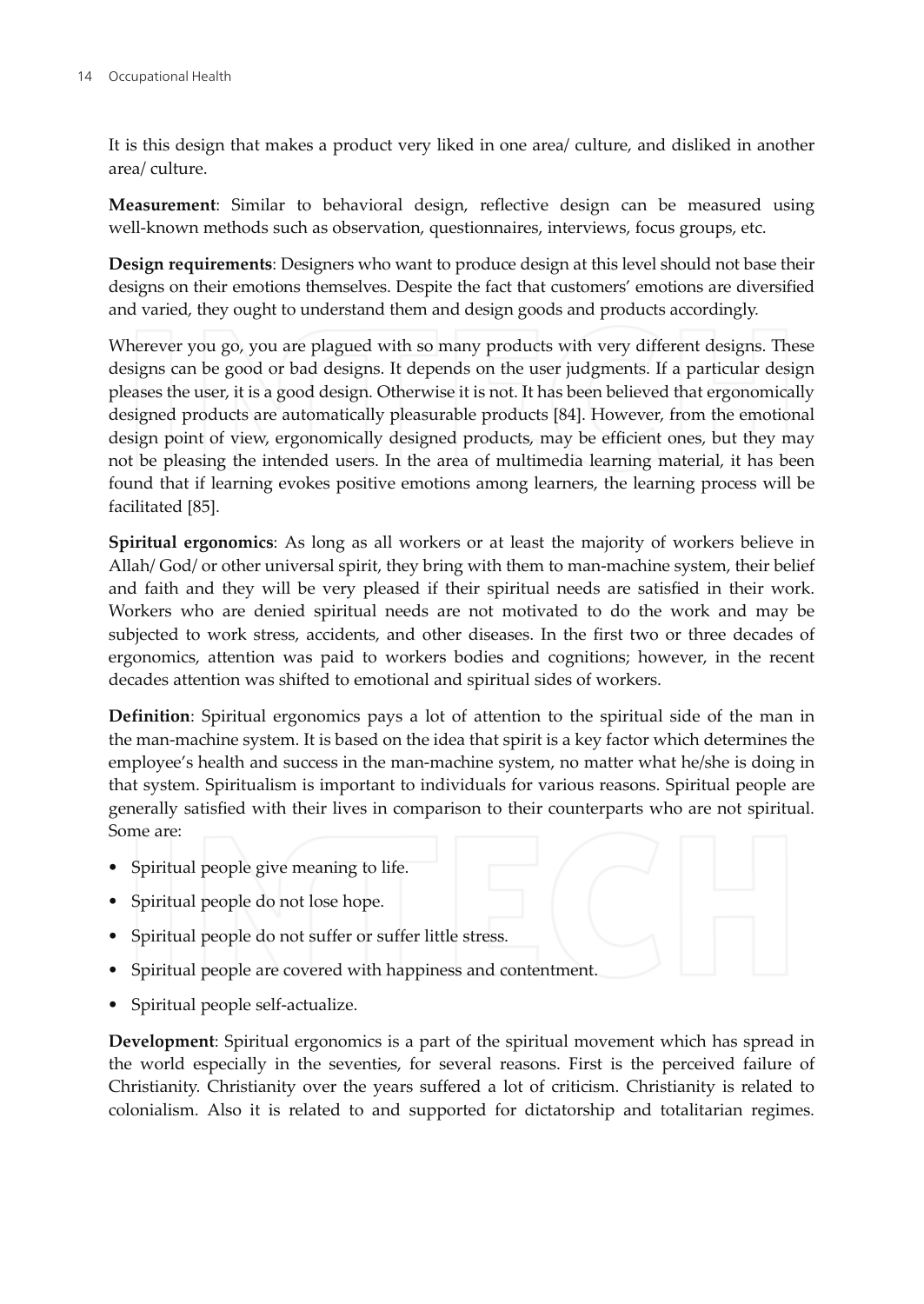Second is the failure of secular humanism to provide spiritual and ethical guidance for the future. In addition, researchers like Cacioppe [86] argue that modern world is afflicted by social, economic, and environmental problems that are caused mainly by disabling the spiritual aspects of human beings. The absence of these spiritual aspects led to the absence of love, compassion, altruism, and helping behavior. The search for these virtues is essentially a spiritual journey.

Spiritual design: Initially, the researcher notes that he could not find past studies and literature on this design. Research in this area has been delayed too much from the rest of the designs that have been referred to. However, it is a design that takes into consideration spiritual needs of users while designing or redesigning goods and products. Spiritual needs differ depending on the religious education the individual gets upon socialization. What a Christian person gets is to a great extent different from what a Muslim or Jewish or Buddhist gets. As stated by Highfield and Cason [87], the spiritual needs that patients seek to satisfy are the following four:

- The need for meaning and purpose.
- The need to give love.
- The need to receive love
- The need for forgiveness, creativity, and hope.

On the other hand, in Islam, the very important spiritual needs are:

- Needs related to acts of worship such as prayer, and fasting.
- Needs related to morality as good dealing with people and honesty.
- Needs related to the relationship between the individual and Allah (God) as fear, hope, humility, sincerity, and kindness.

Measurement: Researchers have done a lot of work to measure spiritual design. The result is a number of tools that can be used. But it has to be mentioned that the choice of a particular tool is subject to a lot of considerations foremost, religion owed by the individual and the culture in which he/she resides. Some of these tools are observation, interviews, questionnaires, and other scales. For some of these tools, you can study:

- 1. The Spirituality Index of Well-Being by Daaleman and Frey [88].
- $2.$ The Spirituality and Spiritual Care Rating Scale by McSherry et al. [89].
- 3. The Spiritual Care Competence Scale by van Leeuwen et al. [90].

Design requirements: Goods and products are not randomly designed by engineers. If they want them to be desirable commodities, and customers to be happy with them, they must include what states that the spiritual aspect of customers has been taken into account. Spiritual values of people should be known to designers and engineers, otherwise harmony with spiritual values of individuals may not be possible.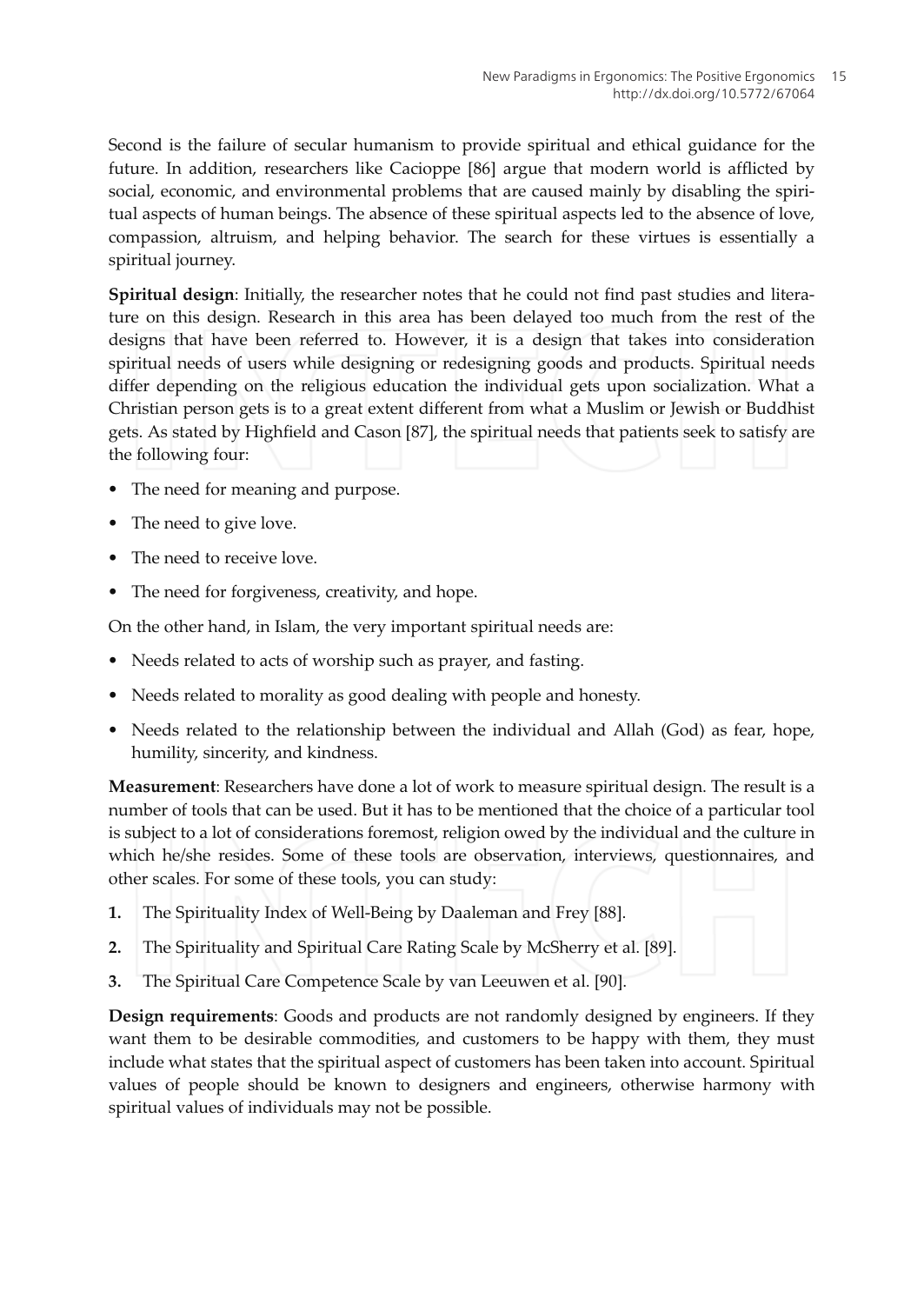### 3.3. What is the relationship of positive ergonomics with occupational health?

Occupational health refers to a series of actions that aim at protecting workers and reducing the risk of equipment, and machinery and attempting to prevent work accidents, injuries and illnesses, and providing safe work environment. Occupational health intervenes in all areas of life.

In 1957, the first Joint ILO/WHO Committee of Occupational Health assembled, and identified areas of interest in occupational health in the following: (1) the maintenance and promotion of workers' health and working capacity; (2) the improvement of working environment and work to become conducive to safety and health; (3) the development of work organizations and working cultures in a direction which supports health and safety at work; and (4) the promotion of a positive social climate to smooth operations and enhance productivity of the undertakings [91].

Alli [92] believes that occupational safety and health is "the science of the anticipation, recognition, evaluation, and control of hazards arising in or from the workplace that could impair the health and well-being of workers".

But how occupational safety tried to implement industrial safety at work environment? When considering the legacy of occupational health, we find that two approaches were adopted throughout of its history. These are: professional harmonization and ergonomics approaches.

The professional harmonization approach is concerned with minimizing loss by aiding in the preservation and protection of both human and other physical assets in the workplace. It primarily involves monitoring the workplace and advising employers or management on the best ways to prevent and minimize losses [93]. In order for this approach to be successful, authorities must do a series of actions including tough selection and training of workers. Workers are not selected based on fitting the direct requirement of work only, but based on fitting indirect requirements as well. Other features such as accident proneness [94], various obsessions [95], mental toughness [96], etc., are important issues for the success in the twentieth century.

The ergonomic approach is concerned with implementing ergonomics principles at work. Authorities are requested to make sure that ergonomics principles are applied in the work area [97]. When applied, occupational health will improve [98, 99]. Here, it is to mention that designing or redesigning tools, machines, equipment, workplaces, and work environment to fit the physical parts of the workers is not enough. Data concerning other aspects of the worker, for example, cognitive capacities, emotional skills, and spiritual aptitudes should also be collected to be used in designing or redesigning work. This new orientation of ergonomics takes into account the physical, mental, emotional, and spiritual aspects of the human factor. It is based on the idea that the workers can be happy at work only if they feel that the needs of these different aspects are saturated. This is what the new approach to occupational health, aspires to achieve.

To be sure about the effectiveness of twenty-first century occupational health, the two abovementioned approaches (professional harmonization and ergonomics) are to be sequentially used.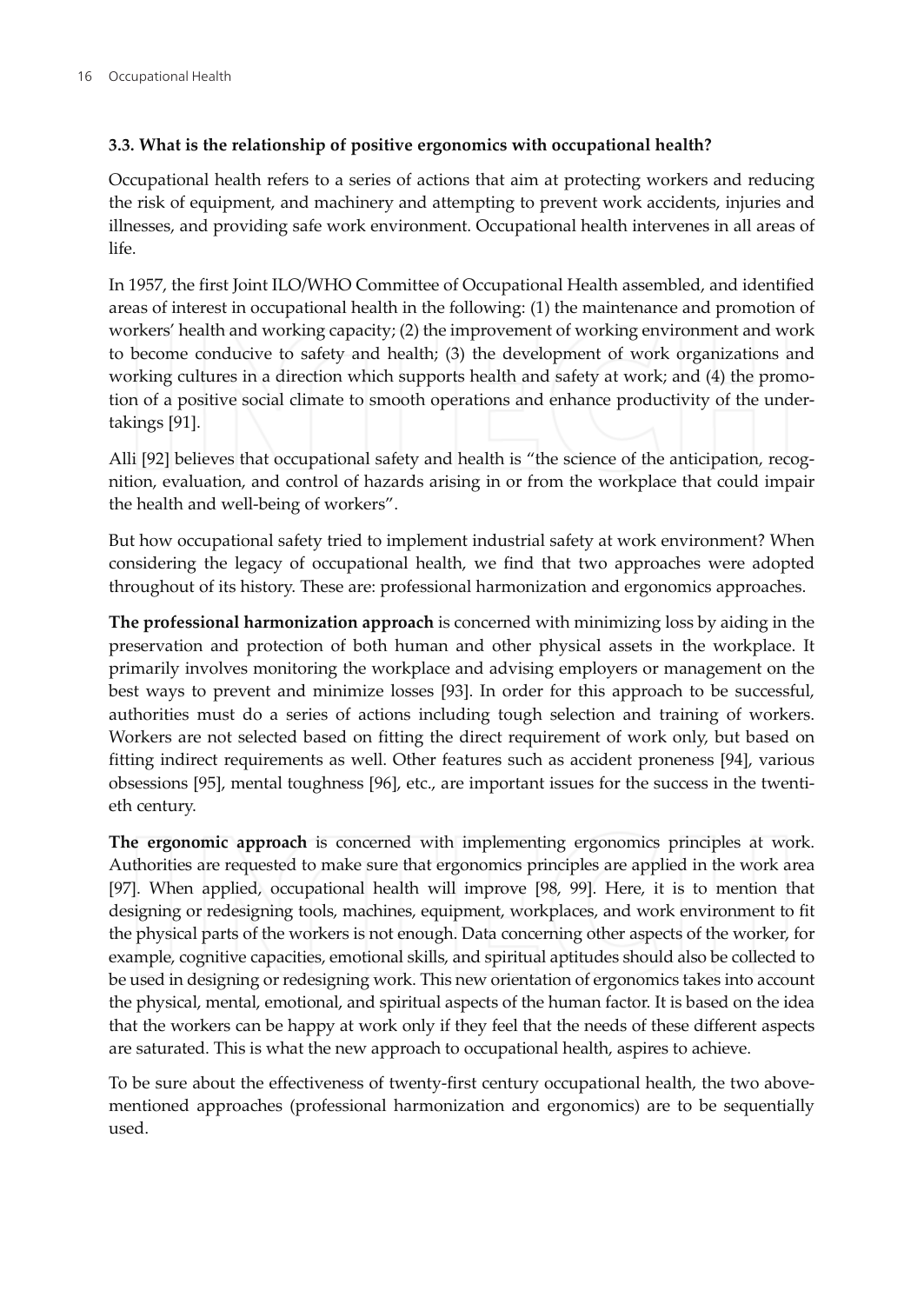### 4. Conclusions

The official age of ergonomics is now about 66 years. In this long life, ergonomics has witnessed many developments. Some of them have been on the level of subject matter, for example, cognitive ergonomics in the 1960s, organizational ergonomics in the 1970s, positive ergonomics in the 1980s, emotional ergonomics in 1990s and spiritual ergonomics in the new millennium. Some other developments have been on the methodological level, for example, the use of qualitative methods in the 1980s and mixed methods in the 1990s.

In this chapter, we shed light on subject matter developments where we discussed positive ergonomics with its subsequent design, i.e., the positive design. Then emotional ergonomics with its consequent emotional design were debated. At the end, the newly born development, i.e., the spiritual ergonomics with spiritual design were discussed. Our hope is that future research will ponder greatly into these developments. Time in which these important human personality aspects (emotions and spiritual aspects) have been excluded or left out has gone and may never return.

If ergonomics takes these issues into account, it will not only succeed, but it will spread widely among the people of the earth from different orientations and religions.

# Author details

Mohamed Mokdad\* and Tawfik Abdel-Moniem

\*Address all correspondence to: mokdad@hotmail.com

University of Bahrain, Sakhir, Bahrain

# References

- [1] International Ergonomics Association (IEA). Definition and Domains of Ergonomics [Internet]. 2016. Available from: http://www.iea.cc/about/index.html [Accessed: 2016- $07-12$ ].
- [2] Hart, P.M. Predicting Employee Life Satisfaction: A Coherent Model of Personality, Work and Nonwork Experiences, and Domain Satisfactions. Journal of Applied Psychology, 1999;84:564-584. DOI:10.1037/0021-9010.84.4.564.
- [3] Helander, M.G., Khalid, H. & Tham, M.P. (Eds.). Affective Human Factors Design. London: ASEAN Academic Press; 2001. DOI: 10.1177/154193120204601209.
- [4] Martino, O.I. & Morris, N. Positive Ergonomics: Improving Mood Before the Working Day Begins. In: P.T. McCabe (Ed.). Contemporary Ergonomics. New York: CRC Press; 2004, pp. 425-429. DOI: 10.1201/9780203494172.ch77.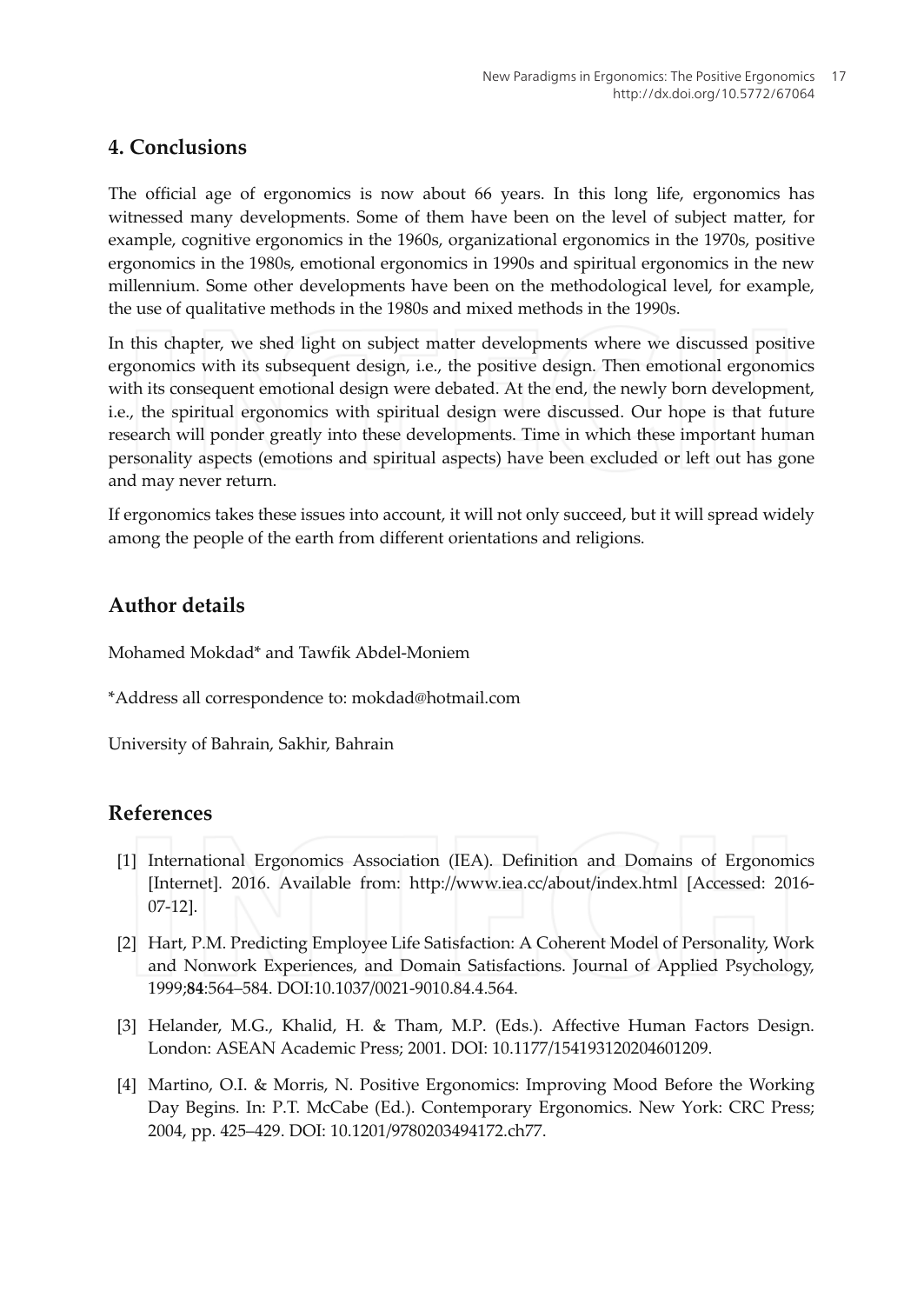- [5] Hancock, P.A., Pepe, A.A. & Murphy, L.I. Hedonomics: The Power of Positive and Pleasurable Ergonomics. Ergonomics in Design. 2005;13(1):8-14. DOI: 10.1177/1064804605013 00104.
- [6] Seligman, M.E.P. & Csikszentmihalyi, M. Positive Psychology: An Introduction. American Psychologist. 2000;55:5-14. DOI: 10.1037/0003-066X.55.1.5.
- [7] Diener, E. & Seligman, M.E.P. Beyond Money: Toward an Economy of Well-Being. Psychological Science in the Public Interest. 2004;5:1-13. DOI: 10.1111/j.0963-7214.2004. 00501001.x.
- [8] Huppert, F., Baylis, N. & Keverne, B. The Science of Well-Being. Oxford, England: Oxford University Press; 2006. ISBN: 0198567529.
- [9] Licht, D.M., Polzella, D.J. & Boff K.R. Human factors, ergonomics and human factors engineering: An analysis of definitions. Crew System Ergonomics Information Analysis Center; 1989. DOI: 10.13140/RG.2.1.4367.3365.
- [10] Wogalter, M.S., Hancock, P.A. & Dempsey, P.G. On the Description and Definition of Human Factors/Ergonomics. In: Human Factors and Ergonomics Society 42nd Annual Meeting; October 5-9, Chicago, Illinois; 1998. pp. 671-674. DOI: 10.1177/154193129804201001.
- [11] Dempsey, P.G., Wogalter, M.S. & Hancock, P.A. Defining ergonomics/human factors. In: W. Karwowski (Ed.). International Encyclopedia of Ergonomics and Human Factors. 2nd ed. London: Taylor and Francis; 2006. pp. 32-35. DOI: 10.1201/9780849375477.ch7.
- [12] Human Factors and Ergonomic Society (HFES). Definitions of human factors and ergonomics [Internet]. 2012. Available from: http://hfes.org/web/EducationalResources/ HFEdefinitionmain.html#govaagencies [Accessed: 2016-07-13].
- [13] Chapanis, A.R. The Search for Relevance in Applied Research. In: W.T. Singleton, J.G. Fox & D.C. Whitfield (Eds.). Measurement of Man at Work. 1st ed. London: Taylor & Francis; 1971. pp. 1-14.
- [14] Targett, D. Quantitative Methods. 1st ed. Edinburgh: Edinburgh Business School, Heriot-Watt University; 2001.
- [15] Hancock, P.A. & Szalma, J.L. On the Relevance of Qualitative Methods for Ergonomics. Theoretical Issues in Ergonomics Sciences. 2004;5(6):499-506. DOI: 10.1080/ 14639220412331303391.
- [16] Hignett, S. & Wilson, J.R. The Role for Qualitative Methodology in Ergonomics: A Case Study to Explore Theoretical Issues. Theoretical Issues in Ergonomics Science. 2004;5 (6):473-493. DOI: 10.1080/14639220412331303382.
- [17] Pandve, H.T. Qualitative Research in Ergonomics: An Added Advantage. Journal of Ergonomics (Open access). 2016;6:2. DOI: 10.4172/2165-7556.1000e150.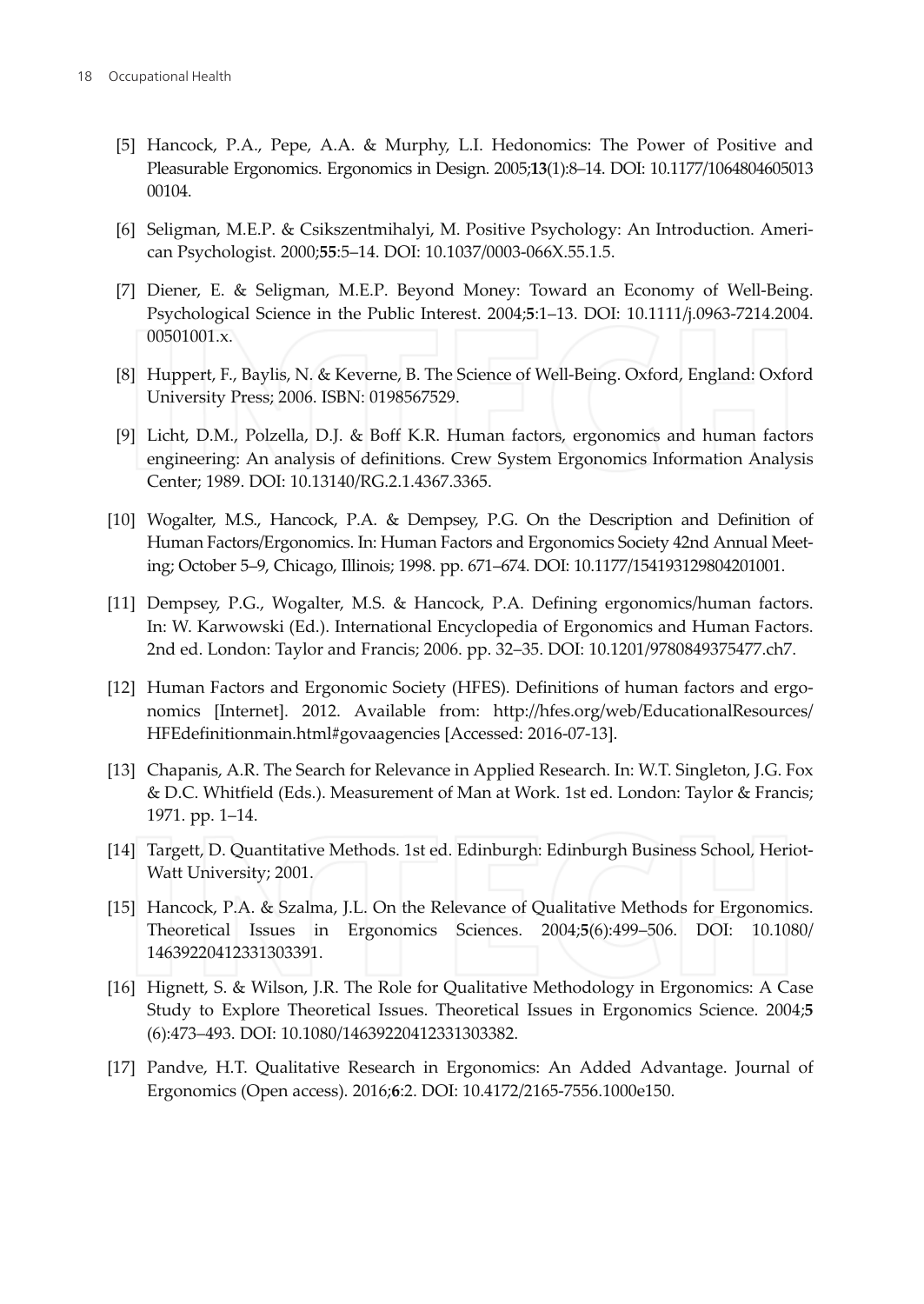- [18] Falzon, P., Gaines, B.R. & Monk, A.F. Cognitive Ergonomics: Understanding, Learning and Designing Human-Computer Interaction. London: Academic Press Ltd.; 1990. ISBN: 978-0122482908.
- [19] Hoc, J.M. Cognitive Ergonomics: A Multidisciplinary Venture. Ergonomics. 2008;51 (1):71-75. DOI: 10.1080/00140130701801124.
- [20] Ryff, C.D. & Singer, B. The Contours of Positive Human Health. Psychological Inquiry. 1998;9(1):01-28. DOI: 10.1207/s15327965pli0901\_1.
- [21] Coelho, D.A. A Growing Concept of Ergonomics Including Comfort, Pleasure and Cognitive Engineering: An Engineering Design Perspective [thesis]. Covilhã, Portugal: Department of Electromechanical Engineering, School of Engineering Sciences, Universidade da Beira Interior, Covilhã, Portugal; 2002. DOI: 10.13140/2.1.3690.2403.
- [22] Walter, A. Designing for Emotion. 1st ed. New York: Jeffrey Zeldman; 2011. ISBN: 978-1937557003.
- [23] Tzou, R.C. & Lu, H.P. Exploring the Emotional, Aesthetic, and Ergonomic Facets of Innovative Product on Fashion Technology Acceptance Model. Behaviour & Information Technology. 2009;28(4):311-322. DOI: 10.1080/01449290701763454.
- [24] Jordan, P.W. Designing Pleasurable Products: An Introduction to New Human Factors. 1st ed. London: Taylor and Francis; 2000. DOI: 10.1162/desi.2002.18.1.87.
- [25] Pimentel, R. Emotional Ergonomics: The Price of Making a Living Shouldn't Be Your Life [Internet]. 2000. Available from: http://www.miltwright.com/articles/emotionalergonomics\_price.pdf [Accessed: 2016-07-13].
- [26] Delaney, C. The Spirituality Scale: Development and Psychometric Testing of a Holistic Instrument to Assess the Human Spiritual Dimension. Journal of Holistic Nursing. 2005;23(2):145-167. DOI: 10.1177/0898010105276180.
- [27] Petchsawanga, P. & Duchon, D. Workplace Spirituality, Meditation, and Work Performance. Journal of Management, Spirituality & Religion. 2012;9(2):189-208. DOI: 10.1080/ 14766086.2012.688623.
- [28] Wihlidal, L.M. & Kumar, S. An Injury Profile of Practicing Diagnostic Sonographers in Alberta. International Journal of Industrial Ergonomics. 1997;19:205-126. DOI: 10.1016/ S0169-8141(95)00107-7.
- [29] Winzeler, S. & Rosenstein, B. Orthopedic Problems of the Upper Extremity: Assessment and Diagnosis. American Association of Occupational Health Nurses. 1997;45(4):188-202. PMID:9155269.
- [30] OSHA. Solutions for the Prevention of Musculoskeletal Injuries in Foundries [Internet]. 2012. Available from: https://www.osha.gov/Publications/osha3465.pdf. [Accessed: 2016- $07-13$ ].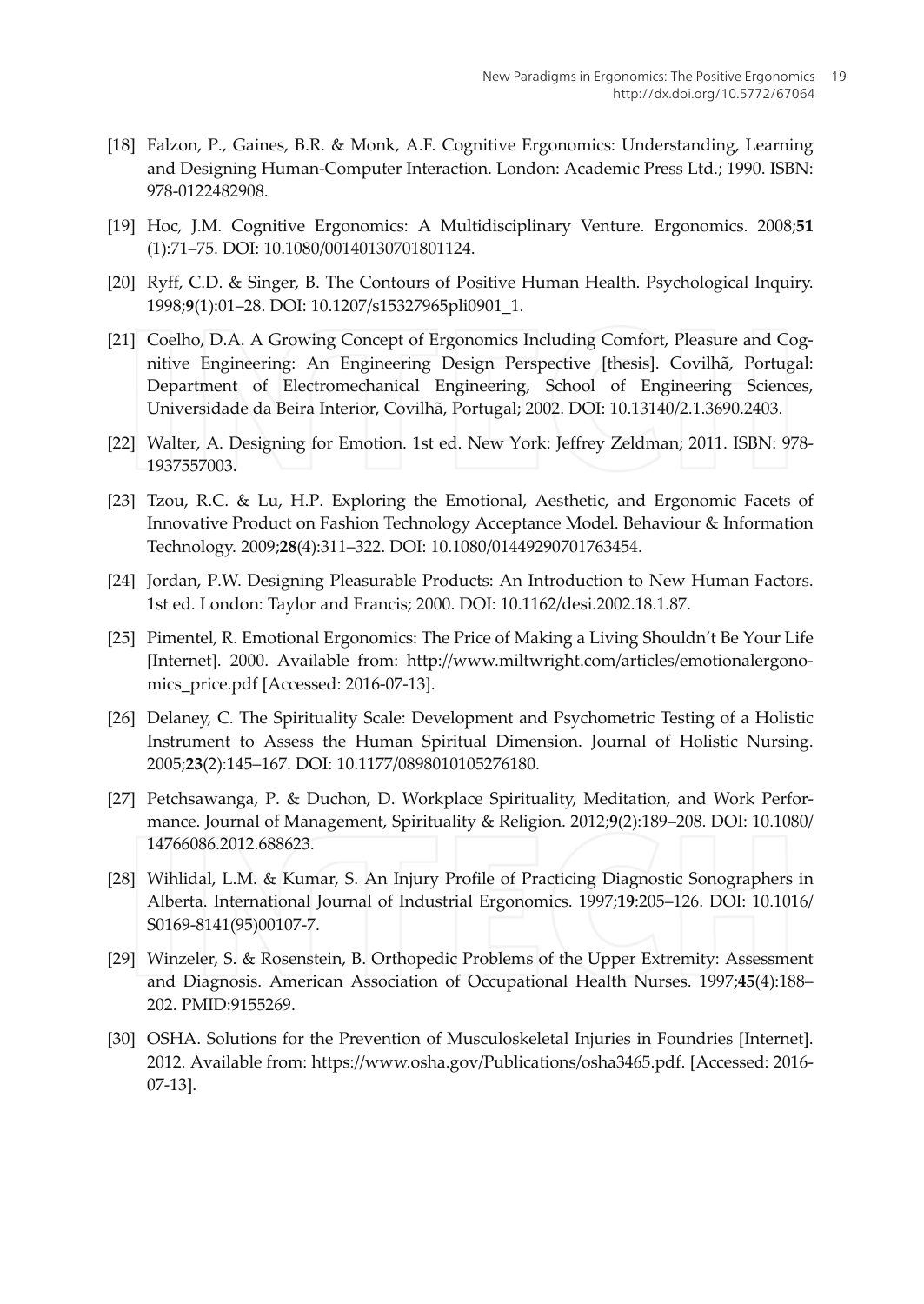- [31] Anton, D. & Weeks, D.L. Prevalence of work-Related Musculoskeletal Symptoms Among Grocery Workers. International Journal of Industrial Ergonomics. 2016;54:139-145. DOI: 10.1016/j.ergon.2016.05.006.
- [32] Friedman, L., Krupczak, C., Brandt-Rauf, S. & Forst, L. Occupational Amputations in Illinois 2000-2007: BLS vs. Data Linkage of Trauma Registry, Hospital Discharge, Workers Compensation Databases and OSHA Citations. Injury. 2013;44(5):667-673. DOI: 10.1016/j.injury.2012.01.007.
- [33] Tompa, E., Dolinschi, R., de Oliveira, C. & Irvin, E. A Systematic Review of OHS Interventions with Economic Evaluations, Vols. 1 and 2. 1st ed. Toronto, Ontario, Canada: Institute for Work & Health; 2007. DOI: 10.1097/JOM.0b013e3181b34f60.
- [34] Sinha, V.C., Saxena, J.K. & Gupta, A. Business Statistics. 1st ed. New Delhi: SBPD Publications; 2015. ISBN: 9382883738.
- [35] Gable, S.L. & Haidt, J. What (and Why) Is Positive Psychology? Review of General Psychology. 2005;9(2):103-110. DOI: 10.1037/1089-2680.9.2.103. 103.
- [36] Darwin, C. The Expression of the Emotions in Man and Animals. London: John Murray; 1872. pp. 234-263. DOI: 10.1007/978-3-531-93439-6 11.
- [37] James, W. What is an Emotion? Mind. 1884;9:188-205. DOI: 10.1093/mind/os-IX.34.188.
- [38] Wundt, W. Grundirss der Psychologie (Outlines of Psychology). 1st ed. Leipzig: Engelmann; 1896.
- [39] Desmet, P.M.A. & Pohlmeyer, A.E. Positive Design: An Introduction to Design for Subjective Well-Being. International Journal of Design. 2013;7(3):5-19. ISSN: 1994-036X (online); 1991-3761 (print).
- [40] Maslow, A.H. Towards a Psychology of Being. 1st ed. Princeton: D. Van Nostrand Company; 1962. DOI: 10.1037/10793-000.
- [41] Bremner, R.H. Theories of Happiness: On the Origins of Happiness and Our Contemporary Conception [thesis]. Bonn: Faculty of Philosophy, Rheinische Friedrich Wilhelm University, Bonn; 2011. hss.ulb.uni-bonn.de/2011/2597/2597.pdf.
- [42] Hobbes, T. Leviathan. 1st ed. Indianapolis, Cambridge: Hackett Publishing Company; 1994. ISBN: 978-0-87220-178-1.
- [43] Kahneman, D., Diener, E. & Schwarz, N. Well-Being: The Foundations of Hedonic Psychology. New York: Russell Sage Found; 1999. DOI: 10.1.1.121.6695.
- [44] Davis, W. A Theory of Happiness. American Philosophical Quarterly. 1981;18:111–120.
- [45] Al-Ghazzali, I.M. The Alchemy of Happiness. 1st ed. USA: SIME Journal; 2004. DOI: 10.1017/S1356186300003771.
- [46] Seligman, M.E.P. Flourish. 1st ed. New York: Free Press; 2011. ISBN 9781439190760.
- [47] Wolman, B.B. (Ed.). Dictionary of Behavioral Science. 1st ed. New York: Van Nostrand Reinhold; 1973. ISBN-13: 978-0127624556.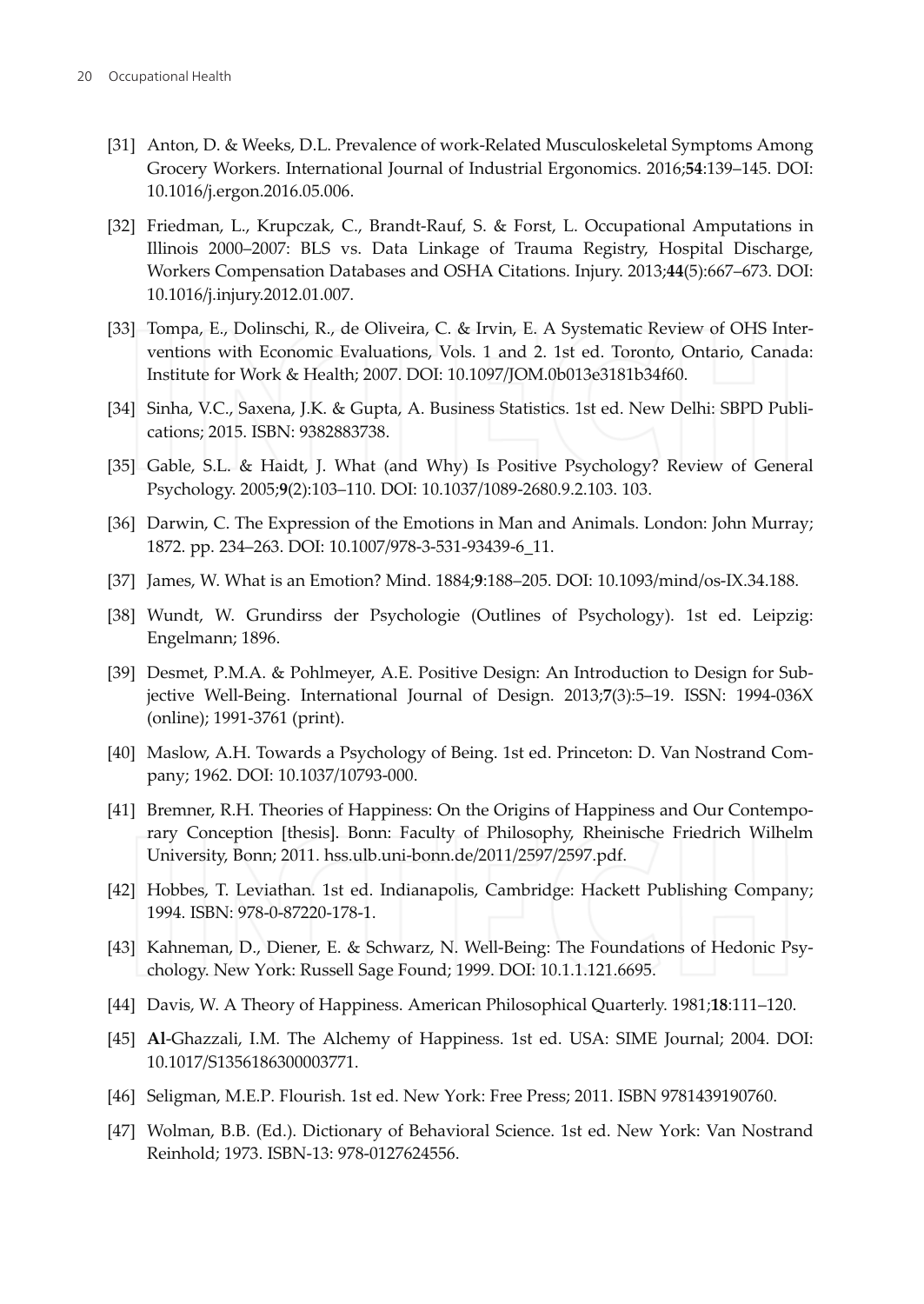- [48] Goldenson, R.M. (Ed.). Longman Dictionary of Psychology and Psychiatry. 1st ed. White Plains, NY: Longman Incorporated; 1984. DOI: 10.1108/09504120710737987.
- [49] Chapan is A.R. Human Engineering. In: Holland DT, editor. Encyclopedia Americana. 1st ed. New York: Grolier; 1986. p. 549b.
- [50] Salvendy, G. (Ed.). Handbook of Human Factors. 1st ed. New York: John Wiley & Sons; 1987. DOI: 10.1002/(SICI)1520-6564(199922)9:3<321::AID-HFM9>3.0.
- [51] Frijda, N.H. The Emotions. 1st ed. Cambridge, MA: Cambridge University Press; 1986.
- [52] Lazarus, R.S. Emotion and Adaptation. 1st ed. New York: Oxford University Press; 1991. ISBN: 9780195069945.
- [53] Levenson, R.W. Human Emotion: A Functional View. In: P. Ekman & R.J. Davidson (Eds.). The Nature of Emotion: Fundamental Questions. 1st ed. New York: Oxford University Press; 1994. pp. 123-126. ISBN: 0195089448, 9780195089448.
- [54] Oatley, K. & Jenkins, M. Understanding Emotions. 1st ed. Cambridge, MA: Blackwell; 1996. ISBN-13: 978-1557864956.
- [55] Larsen, R.J. & Ketelaar, T. Extraversion, Neuroticism, and Susceptibility to Positive and Negative Mood Induction procedures. Personality and Individual Differences. 1989;10:1221-1228. DOI: 10.1016/0191-8869(89)90233-X.
- [56] Spoor, J.R. & Kelly, J.R. The Evolutionary Significance of Affect in Groups: Communication and Group bonding. Group Processes and Intergroup Relations. 2004;7:398-412. DOI: 10.1177/1368430204046145.
- [57] Staw, B.M, Sutton, R.I & Pelled, L.H. Employee Positive Emotion and Favorable Outcomes at the Work-place. Organization Science. 1994;5:51-71. DOI: 10.1287/orsc.5.1.51.
- [58] Canaff, A.L. & Wright, W. High Anxiety: Counselling the Job- Insecure Client. Journal of Employment Counselling. 2004;41(1):2-10. DOI: 10.1002/j.2161-1920.2004.tb00872.x.
- [59] Helander, M.G. Hedonomics-Affective Human Factors Design. Proceedings of the Human Factors and Ergonomics Society Annual Meeting. 2002;46(12):978-982. DOI: 10.1080/00140130310001610810.
- [60] Blythe M.A., Overbeeke K, Monk A.F., Wright, P.C., editors. Funology: from usability to enjoyment. Springer Science & Business Media; 2004 Oct 13. DOI: 10.1.1.372.6229
- [61] Nagamachi, M. Kansei Engineering: A New Ergonomic Consumer-Oriented Technology for Product Development. International Journal of Industrial Ergonomics. 1995;15:3-11. DOI: 10.1016/0169-8141(94)00052-5.
- [62] Helander, M.G. & Khalid, H.M. Underlying Theories of Hedonomics for Affective and Pleasurable Design. Proceedings of the Human Factors and Ergonomics Society Annual Meeting. 2005;49(18):1691-1695. DOI: 10.1177/154193120504901803.
- [63] Gendron, M. & Feldman-Barrett, L. Reconstructing the Past: A Century of Ideas about Emotion in Psychology. Emotion Review. 2009;1(4):316-339. DOI: 10.1177/ 1754073909338877.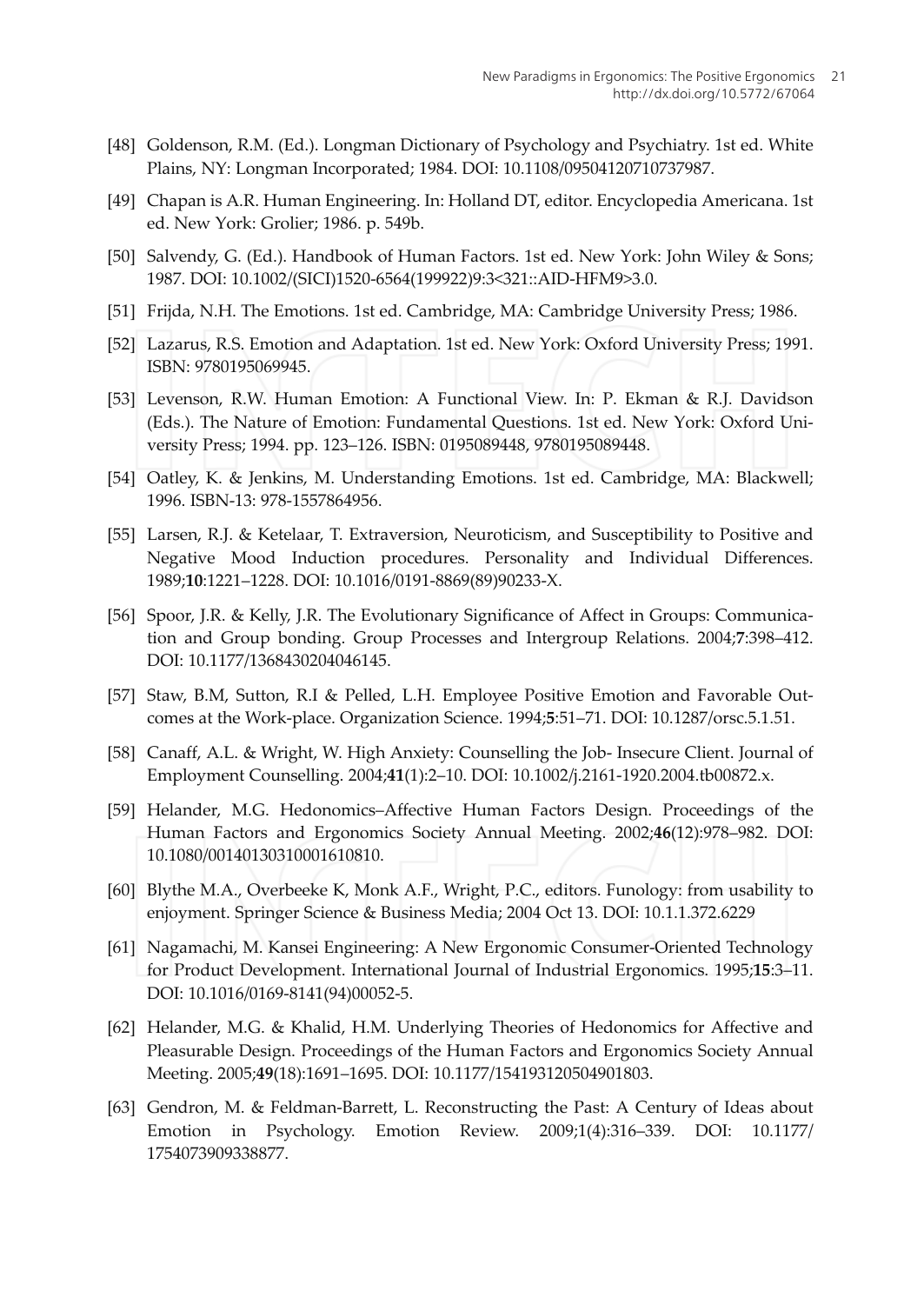- [64] Spencer, H. The Principles of Psychology. 1st ed. London: Williams and Norgate; 1870.
- [65] Cannon, W.B. The James-Lange Theory of Emotion: A Critical Examination and an Alternative theory. American Journal of Psychology. 1927;39:106-124. DOI: 10.2307/1415404.
- [66] Clark, M.S. (ed.). Emotion and Social Behavior. Review of Personality and Social Psychology, Vol. 14. New York: Sage; 1992.
- [67] Watson, D. & Tellegen, A. Towards a Consensual Structure of Mood. Psychological Bulletin. 1985;98:219-235. DOI: 10.1037/0033-2909.98.
- [68] Zajonc, R.B. Feeling and Thinking: Preferences Need no Inferences. American Psychologist. 1980;35(2):151-175. DOI: 10.1037/0003-066X.35.2.151.
- [69] Zajonc, R.B. Emotion and Facial Efference: a Theory Reclaimed. Science. 1985;228:15-21. DOI: 10.1126/science.3883492.
- [70] Rolls, E.T. A Theory of Emotion, and its Application to Understanding the Neural Basis of Emotion. Cognition & Emotion. 1990;4:161-190. DOI: 10.1080/02699939008410795.
- [71] Fredrickson, B.L. The Broaden-and-Build Theory of Positive Emotions. Philosophical Transactions of the Royal Society B Biological Sciences. 2004;359(1449):1367–1378. DOI: 10.1098/rstb.2004.1512.
- [72] Desmet, P.M.A. Three Levels of Product Emotion. In: International conference on Kansei engineering and emotion research 2010 (KEER 2010); March 2-4 2010; Paris. 2010.
- [73] Anderson, S.P. Seductive Interaction Design: Creating Playful, Fun, and Effective User Experiences. Berkeley, CA, USA: New Riders; 2011. ISBN-13: 978-0321725523.
- [74] Desmet, P.M.A. Designing Emotions. 1st ed. The Netherlands: TU Delft, Delft; 2002. ISBN: 90-9015877-4.
- [75] McDonagh, D., Hekkert, P., van Erp, J. & Gyi, D. Design and Emotion. 1st ed. USA: CRC Press; 2004. DOI: 10.1080/09544820902915300.
- [76] van Gorp, T. & Adams, E. Design for Emotion. 1st ed. London: Elsevier; 2012. DOI: 10.1016/B978-0-12-386531-1.00001-6.
- [77] Norman, D.A. Emotion and Design: Attractive Things Work Better. Interactions Magazine. 2002;4(4):36-42. DOI: 10.1145/543434.543435.
- [78] Schoormans, J.P.L. & Robben, H.S.J. The Effect of New Package Design on Product Attention, Categorization and Evaluation. Journal of Economic Psychology. 1997;18:271-287. DOI: 10.1016/S0167-4870(97)00008-1.
- [79] Yamamoto, M. & Lambert, D.R. The Impact of Product Aesthetics on the Evaluation of Industrial Products. Journal of Product Innovation Management. 1994;11(4):309-324. DOI: 10.1111/1540-5885.1140309.
- [80] Nanda, P., Bos, J., Kramer, K.L., Hay, C. & Ignacz, J. Effect of Smartphone Aesthetic Design on Users' Emotional Reaction: An Empirical Study. The TQM Journal. 2008;20 (4):348-355. DOI: 10.1108/17542730810881339.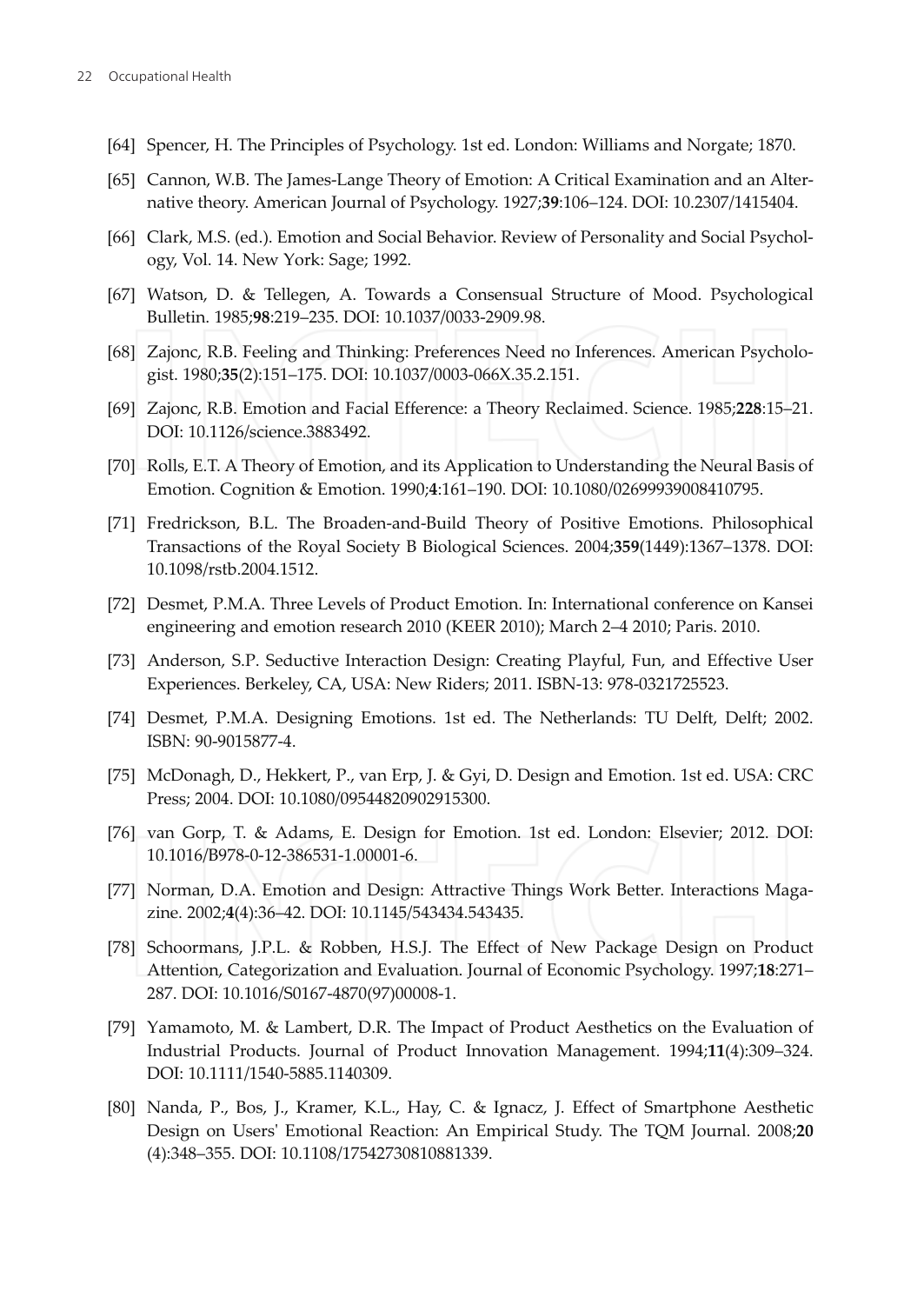- [81] Mehta, A. & Purvis, S.C. Reconsidering Recall and Emotion in Advertising. Journal of Advertising Research. 2006;46(1):49-56. DOI: 10.2501/S0021849906060065.
- [82] McDuff, D., El Kaliouby, R., Kodra, E. & Picard, R. Measuring Voter's Candidate Preference Based on Affective Responses to Election Debates. In: Humaine Association Conference on Affective Computing and Intelligent Interaction (ACII); September 2013; NewYork, USA: Institute of Electrical and Electronics Engineers; 2013. pp. 369–374. DOI: 10.1109/ACII.2013.67.
- [83] Hazlett, R.L. & Hazlett, S.Y. Emotional Response to Television Commercials: Facial EMG Vs. Self-Report. Journal of Advertising Research. 1999;39(2):7-23.
- [84] Iqbal, M., Iqbal, S.A., Mustafizur Rahman, A.N. & Samsuzzoha, A.H.M. Ergonomics and Design. In: Proceedings of the 2011 International Conference on Industrial Engineering and Operations Management, Kuala Lumpur, Malaysia; January 22–24, 2011; 2011.
- [85] Heidig, S. Müller, J. & Reichelt, M. Emotional Design in Multimedia Learning: Differentiation on Relevant Design Features and their Effects on Emotions and Learning. Computers in Human Behavior. 2015;44:81-95. DOI: 10.1016/j.chb.2014.11.009.
- [86] Cacioppe, R. Creating Spirit at Work: Re-visioning Organization Development and Leadership-Part I. Leadership and Organization Development Journal. 2000;21(2):48-54. DOI: 10.1108/01437730010318200.
- [87] Highfield, M.F. & Cason, C. Spiritual Needs of Patients: Are They Recognized? Cancer Nursing. 1983;6(3):187-192. PMID: 6190552.
- [88] Daaleman, T.P, Frey, B.B. The Spirituality Index of Well-Being: A New Instrument for Health-Related Quality-of-Life Research. Annals of Family Medicine. 2004;2:499-503. PMID: 15506588.
- [89] McSherry, W., Draper P. & Kendrick D. The Construct Validity of a Rating Scale Designed to Assess Spirituality and Spiritual Care. International Journal of Nursing Studies. 2002;13(7):723-734. PMID: 12231029.
- [90] van Leeuwen, R., Tiesinga, L.J., Middel, B., Post, D. & Jochemsen, H. The Validity and Reliability of an Instrument to Assess Nursing Competencies in Spiritual Care. Journal of Clinical Nursing. 2009;18(20):2857-2869. DOI: 10.1111/j.1365-2702.2008.02594.x.
- [91] Board, 20. 1957 Report of the Joint ILO/WHO Committee on Occupational Health. 1st ed. Geneva: World Health Organization; 1957.
- [92] Alli, B.O. Fundamental Principles of Occupational Health and Safety. 1st ed. Geneva: International Labour Office; 2008. ISBN: 9221204545.
- [93] Friend, M.A. & Kohn, J.P. Fundamentals of Occupational Safety and Health. 6th ed. London: Brenan Press; 2014. ISBN-13: 978-0-86587-171-7.
- [94] Visser, E., Pijl, Y.J., Stolk, R.P., Neeleman, J., Rosmalen, J.G.M. Accident Proneness, Does it Exist? A Review and Meta-Analysis. Accident Analysis and Prevention. 2007;39:556-564. DOI: 10.1016/j.aap.2006.09.012.